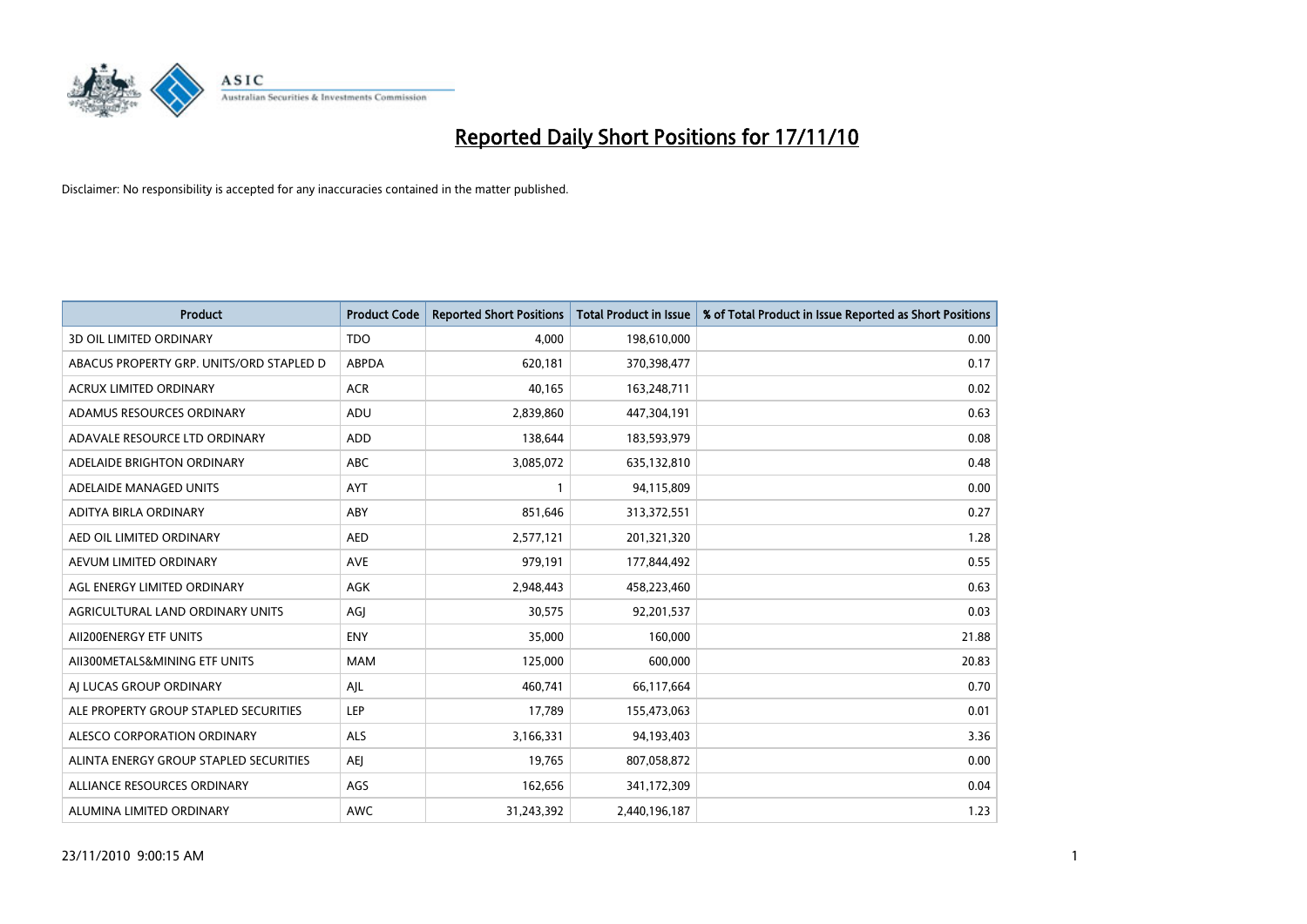

| <b>Product</b>                          | <b>Product Code</b> | <b>Reported Short Positions</b> | <b>Total Product in Issue</b> | % of Total Product in Issue Reported as Short Positions |
|-----------------------------------------|---------------------|---------------------------------|-------------------------------|---------------------------------------------------------|
| AMADEUS ENERGY ORDINARY                 | AMU                 | 454,000                         | 304,030,905                   | 0.15                                                    |
| AMALGAMATED HOLDINGS ORDINARY           | AHD                 | 4                               | 157,396,607                   | 0.00                                                    |
| AMCOM TELECOMM. ORDINARY                | <b>AMM</b>          | 4,077,790                       | 716,812,103                   | 0.57                                                    |
| AMCOR LIMITED ORDINARY                  | <b>AMC</b>          | 2,849,825                       | 1,224,688,007                 | 0.23                                                    |
| AMP LIMITED ORDINARY                    | AMP                 | 18,667,568                      | 2,094,424,200                 | 0.86                                                    |
| AMPELLA MINING ORDINARY                 | <b>AMX</b>          | 47,613                          | 200,225,108                   | 0.02                                                    |
| ANDEAN RESOURCES LTD ORDINARY           | <b>AND</b>          | 1,010,975                       | 548,450,367                   | 0.18                                                    |
| ANSELL LIMITED ORDINARY                 | <b>ANN</b>          | 1,264,583                       | 132,986,402                   | 0.95                                                    |
| ANTARES ENERGY LTD ORDINARY             | <b>AZZ</b>          | 118,654                         | 299,333,110                   | 0.04                                                    |
| ANZ BANKING GRP LTD ORDINARY            | ANZ                 | 14,286,536                      | 2,561,358,456                 | 0.54                                                    |
| APA GROUP STAPLED SECURITIES            | <b>APA</b>          | 5,439,295                       | 551,689,118                   | 0.99                                                    |
| APEX MINERALS NL ORDINARY               | <b>AXM</b>          | 885.146                         | 3,567,819,909                 | 0.02                                                    |
| APN EUROPEAN RETAIL UNITS STAPLED SEC.  | AEZ                 | 11,832                          | 544,910,660                   | 0.00                                                    |
| APN NEWS & MEDIA ORDINARY               | <b>APN</b>          | 12,866,687                      | 606,084,019                   | 2.12                                                    |
| APOLLO GAS LIMITED ORDINARY             | <b>AZO</b>          | 374,650                         | 90,400,136                    | 0.41                                                    |
| AQUARIUS PLATINUM. ORDINARY             | <b>AOP</b>          | 3,528,421                       | 463,231,008                   | 0.76                                                    |
| AQUILA RESOURCES ORDINARY               | <b>AQA</b>          | 1,007,563                       | 322,862,186                   | 0.31                                                    |
| ARAFURA RESOURCE LTD ORDINARY           | <b>ARU</b>          | 4,037,851                       | 334,995,342                   | 1.20                                                    |
| ARDENT LEISURE GROUP STAPLED SECURITIES | AAD                 | 1,425,134                       | 312,836,274                   | 0.45                                                    |
| ARISTOCRAT LEISURE ORDINARY             | ALL                 | 32,461,105                      | 533,983,910                   | 6.07                                                    |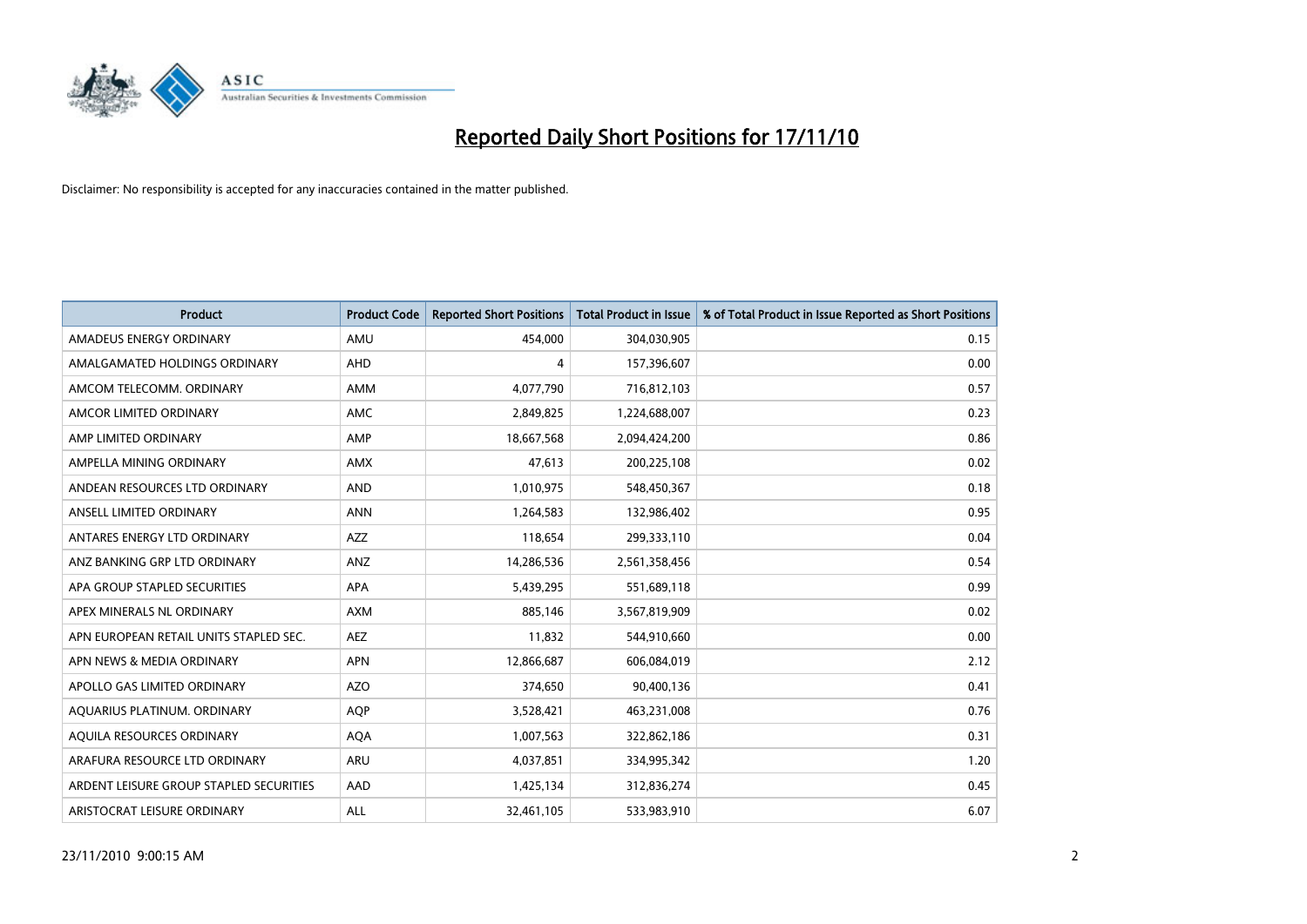

| <b>Product</b>                          | <b>Product Code</b> | <b>Reported Short Positions</b> | <b>Total Product in Issue</b> | % of Total Product in Issue Reported as Short Positions |
|-----------------------------------------|---------------------|---------------------------------|-------------------------------|---------------------------------------------------------|
| ASCIANO LIMITED DEFERRED SETTLEMENT     | <b>AIODA</b>        | 6,591,658                       | 2,926,103,883                 | 0.22                                                    |
| ASG GROUP LIMITED ORDINARY              | ASZ                 | 12,669                          | 156,064,384                   | 0.00                                                    |
| ASPEN GROUP ORD/UNITS STAPLED           | <b>APZ</b>          | 1,093,704                       | 583,934,711                   | 0.18                                                    |
| ASTON RES LTD ORDINARY                  | <b>AZT</b>          | 2,449                           | 204,527,604                   | 0.00                                                    |
| ASTRO JAP PROP GROUP STAPLED SECURITIES | AJA                 | 299,285                         | 508,212,161                   | 0.06                                                    |
| ASX LIMITED ORDINARY                    | ASX                 | 1,238,550                       | 175,136,729                   | 0.71                                                    |
| ATLANTIC LIMITED ORDINARY               | ATI                 | 160,229                         | 107,736,666                   | 0.14                                                    |
| ATLAS IRON LIMITED ORDINARY             | AGO                 | 6,939,604                       | 546,157,119                   | 1.26                                                    |
| AUCKLAND INTERNATION ORDINARY           | AIA                 | 54                              | 1,317,998,787                 | 0.00                                                    |
| <b>AURORA OIL &amp; GAS ORDINARY</b>    | <b>AUT</b>          | 246,155                         | 318,365,342                   | 0.07                                                    |
| AUSDRILL LIMITED ORDINARY               | <b>ASL</b>          | 35,289                          | 262,467,242                   | 0.01                                                    |
| AUSENCO LIMITED ORDINARY                | AAX                 | 5,027,439                       | 122,427,576                   | 4.09                                                    |
| <b>AUSTAL LIMITED ORDINARY</b>          | ASB                 | 196,476                         | 188,069,638                   | 0.09                                                    |
| <b>AUSTAR UNITED ORDINARY</b>           | <b>AUN</b>          | 14,634,087                      | 1,271,329,063                 | 1.16                                                    |
| AUSTBROKERS HOLDINGS ORDINARY           | <b>AUB</b>          | 2                               | 54,339,433                    | 0.00                                                    |
| AUSTEREO GROUP LTD. ORDINARY            | <b>AEO</b>          | 29,692                          | 344,783,708                   | 0.01                                                    |
| AUSTIN ENGINEERING ORDINARY             | ANG                 | 2,417                           | 71,364,403                    | 0.00                                                    |
| <b>AUSTRALAND ASSETS ASSETS</b>         | AAZPB               | 1,168                           | 2,750,000                     | 0.04                                                    |
| AUSTRALAND PROPERTY STAPLED SECURITY    | <b>ALZ</b>          | 294,124                         | 576,837,197                   | 0.04                                                    |
| AUSTRALIAN AGRICULT. ORDINARY           | AAC                 | 4,520,331                       | 264,264,459                   | 1.70                                                    |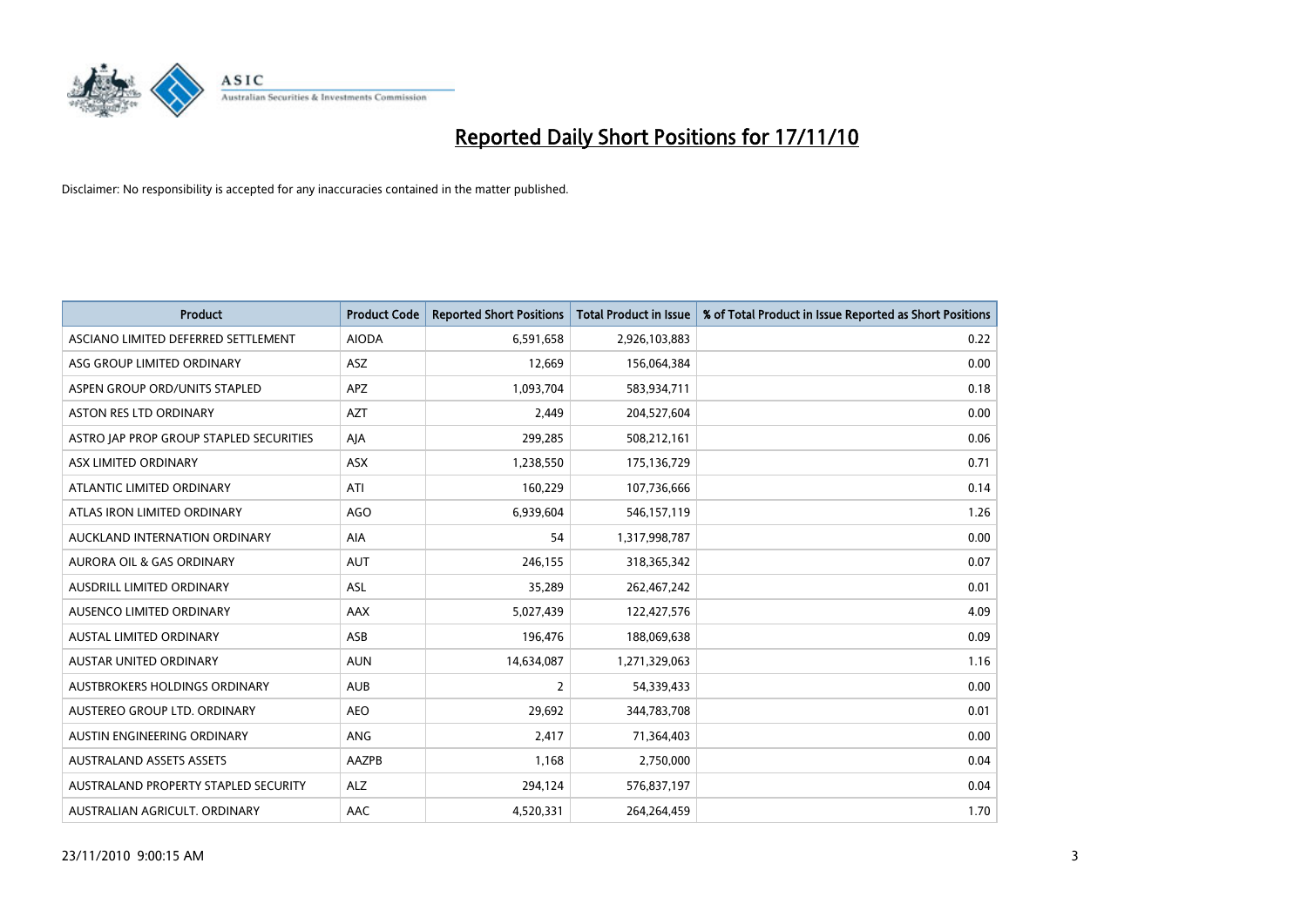

| <b>Product</b>                       | <b>Product Code</b> | <b>Reported Short Positions</b> | <b>Total Product in Issue</b> | % of Total Product in Issue Reported as Short Positions |
|--------------------------------------|---------------------|---------------------------------|-------------------------------|---------------------------------------------------------|
| <b>AUSTRALIAN EDUCATION UNITS</b>    | <b>AEU</b>          | 625,000                         | 134,973,383                   | 0.46                                                    |
| AUSTRALIAN INFRASTR. UNITS/ORDINARY  | <b>AIX</b>          | 166,808                         | 620,733,944                   | 0.02                                                    |
| AUSTRALIAN PHARM, ORDINARY           | API                 | 957,420                         | 488,115,883                   | 0.19                                                    |
| AUTOMOTIVE HOLDINGS ORDINARY         | AHE                 | 17,416                          | 225,731,300                   | 0.00                                                    |
| AVEXA LIMITED ORDINARY               | <b>AVX</b>          | 803,276                         | 847,688,779                   | 0.10                                                    |
| AVOCA RESOURCES ORDINARY             | <b>AVO</b>          | 673,073                         | 302,379,660                   | 0.22                                                    |
| AWB LIMITED ORDINARY                 | AWB                 | 6,059,074                       | 824,281,667                   | 0.73                                                    |
| AWE LIMITED ORDINARY                 | <b>AWE</b>          | 4, 161, 771                     | 521,871,941                   | 0.79                                                    |
| AXA ASIA PACIFIC ORDINARY            | <b>AXA</b>          | 6,291,921                       | 2,067,095,545                 | 0.29                                                    |
| AZUMAH RESOURCES ORDINARY            | <b>AZM</b>          | 868,921                         | 221,946,055                   | 0.39                                                    |
| BANK OF QUEENSLAND. ORDINARY         | <b>BOQ</b>          | 1,277,271                       | 220,044,823                   | 0.58                                                    |
| <b>BANNERMAN RESOURCES ORDINARY</b>  | <b>BMN</b>          | 249.975                         | 201,710,934                   | 0.13                                                    |
| <b>BASS STRAIT OIL CO ORDINARY</b>   | <b>BAS</b>          | 1,482                           | 291,030,250                   | 0.00                                                    |
| <b>BATHURST RESOURCES ORDINARY</b>   | <b>BTU</b>          | 514,724                         | 597,780,940                   | 0.09                                                    |
| <b>BAUXITE RESOURCE LTD ORDINARY</b> | <b>BAU</b>          | 35,697                          | 234,379,896                   | 0.02                                                    |
| BC IRON LIMITED ORDINARY             | <b>BCI</b>          | 21,500                          | 84,061,000                    | 0.03                                                    |
| <b>BEACH ENERGY LIMITED ORDINARY</b> | <b>BPT</b>          | 2,318,824                       | 1,098,548,140                 | 0.20                                                    |
| BENDIGO AND ADELAIDE ORDINARY        | <b>BEN</b>          | 3,259,182                       | 357,572,785                   | 0.92                                                    |
| <b>BENDIGO MINING LTD ORDINARY</b>   | <b>BDG</b>          | 471,852                         | 509,712,735                   | 0.09                                                    |
| BERKELEY RESOURCES ORDINARY          | <b>BKY</b>          | 346,390                         | 137,817,062                   | 0.24                                                    |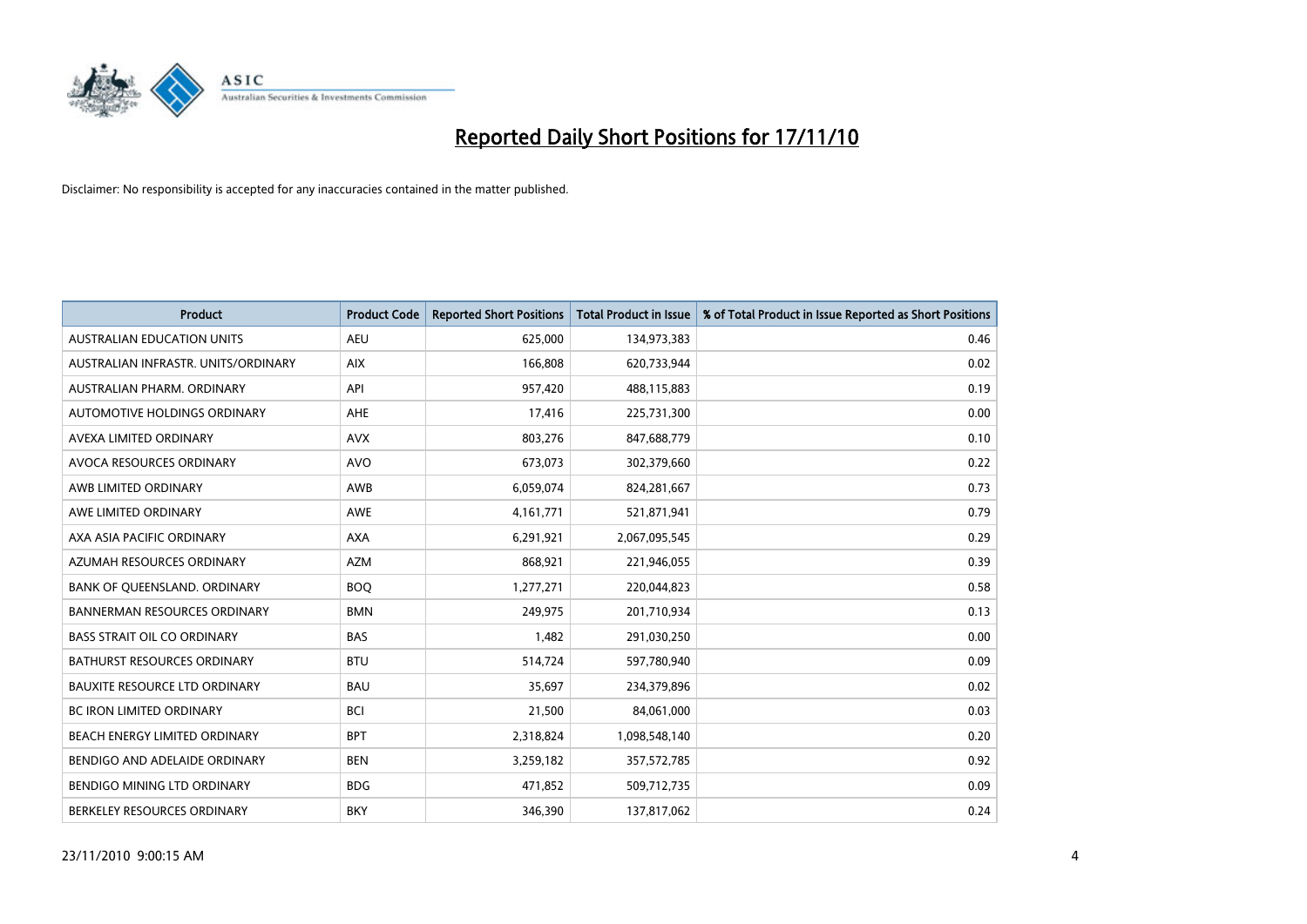

| <b>Product</b>                           | <b>Product Code</b> | <b>Reported Short Positions</b> | <b>Total Product in Issue</b> | % of Total Product in Issue Reported as Short Positions |
|------------------------------------------|---------------------|---------------------------------|-------------------------------|---------------------------------------------------------|
| <b>BHP BILLITON LIMITED ORDINARY</b>     | <b>BHP</b>          | 26,206,520                      | 3,356,081,497                 | 0.74                                                    |
| <b>BILLABONG ORDINARY</b>                | <b>BBG</b>          | 7,808,730                       | 253,613,826                   | 3.04                                                    |
| <b>BIOTA HOLDINGS ORDINARY</b>           | <b>BTA</b>          | 1,728,010                       | 180,691,377                   | 0.96                                                    |
| <b>BISALLOY STEEL ORDINARY</b>           | <b>BIS</b>          | 84,480                          | 216,455,965                   | 0.04                                                    |
| BKI INVESTMENT LTD ORDINARY              | <b>BKI</b>          | 508                             | 420,919,092                   | 0.00                                                    |
| <b>BLACKTHORN RESOURCES ORDINARY</b>     | <b>BTR</b>          | 35,848                          | 106,885,300                   | 0.03                                                    |
| <b>BLUESCOPE STEEL LTD ORDINARY</b>      | <b>BSL</b>          | 29,987,018                      | 1,842,207,385                 | 1.63                                                    |
| <b>BOART LONGYEAR ORDINARY</b>           | <b>BLY</b>          | 3,656,116                       | 461,163,412                   | 0.79                                                    |
| <b>BOOM LOGISTICS ORDINARY</b>           | <b>BOL</b>          | 337,999                         | 461,500,712                   | 0.07                                                    |
| <b>BORAL LIMITED, ORDINARY</b>           | <b>BLD</b>          | 22,127,047                      | 724,369,392                   | 3.06                                                    |
| BOTSWANA METALS LTD ORDINARY             | <b>BML</b>          | 7,000                           | 106,087,760                   | 0.01                                                    |
| <b>BOW ENERGY LIMITED ORDINARY</b>       | <b>BOW</b>          | 3,442,612                       | 280,807,187                   | 1.22                                                    |
| <b>BRADKEN LIMITED ORDINARY</b>          | <b>BKN</b>          | 741,295                         | 139,639,929                   | 0.54                                                    |
| <b>BRAMBLES LIMITED ORDINARY</b>         | <b>BXB</b>          | 12,001,887                      | 1,434,346,220                 | 0.84                                                    |
| BREVILLE GROUP LTD ORDINARY              | <b>BRG</b>          | 2,740                           | 129,615,322                   | 0.00                                                    |
| BRICKWORKS LIMITED ORDINARY              | <b>BKW</b>          | 24,889                          | 147,567,333                   | 0.01                                                    |
| <b>BROCKMAN RESOURCES ORDINARY</b>       | <b>BRM</b>          | 223,204                         | 142,913,151                   | 0.16                                                    |
| BT INVESTMENT MNGMNT ORDINARY            | <b>BTT</b>          | 543,614                         | 160,000,000                   | 0.34                                                    |
| <b>BUNNINGS WAREHOUSE ORDINARY UNITS</b> | <b>BWP</b>          | 531,578                         | 427,042,646                   | 0.12                                                    |
| <b>BURU ENERGY ORDINARY</b>              | <b>BRU</b>          | 171,612                         | 182,780,549                   | 0.09                                                    |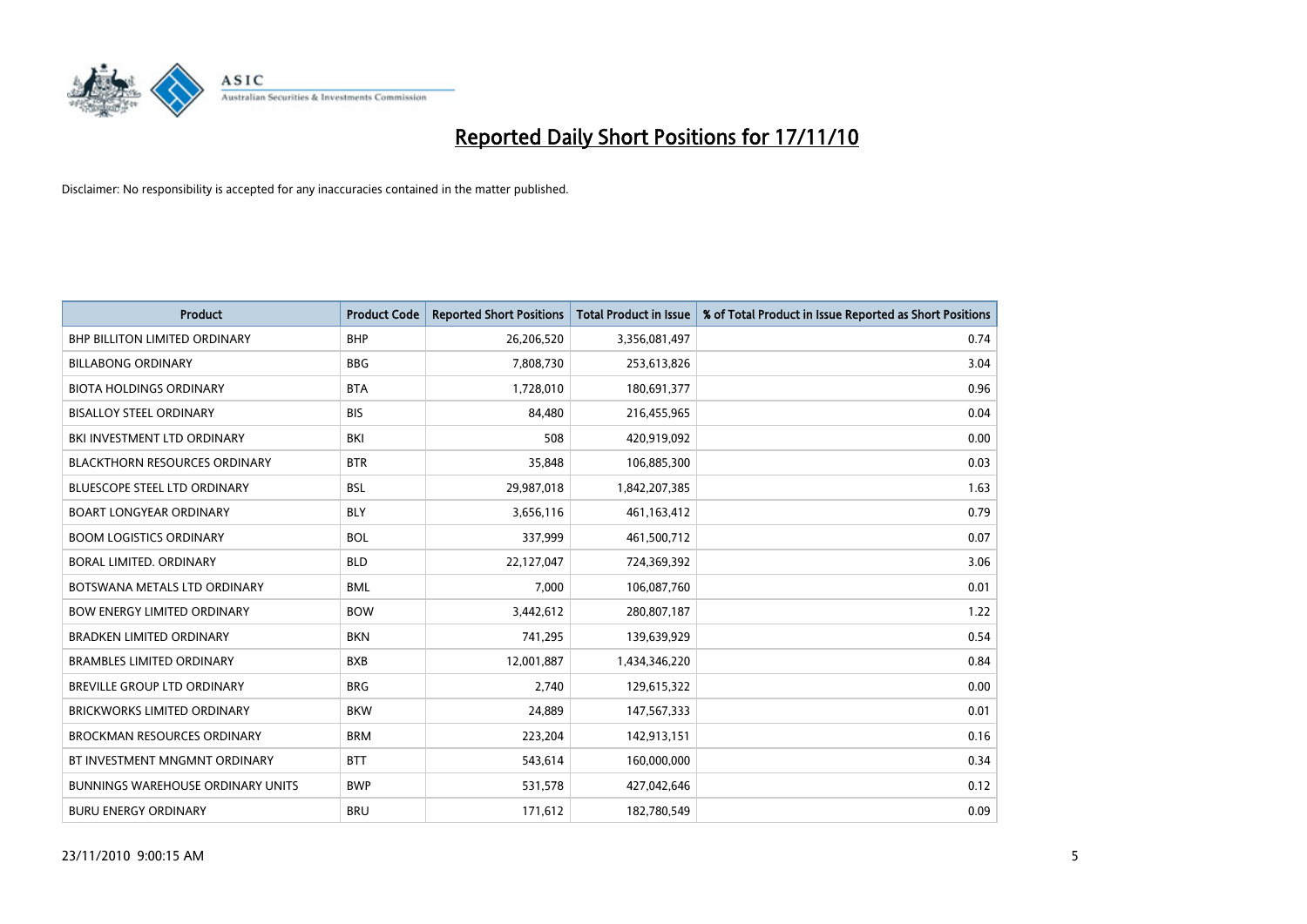

| <b>Product</b>                                | <b>Product Code</b> | <b>Reported Short Positions</b> | Total Product in Issue | % of Total Product in Issue Reported as Short Positions |
|-----------------------------------------------|---------------------|---------------------------------|------------------------|---------------------------------------------------------|
| CABCHARGE AUSTRALIA ORDINARY                  | CAB                 | 1,221,162                       | 120,437,014            | 1.00                                                    |
| CALTEX AUSTRALIA ORDINARY                     | <b>CTX</b>          | 7,480,634                       | 270,000,000            | 2.76                                                    |
| <b>CAMPBELL BROTHERS ORDINARY</b>             | CPB                 | 115,527                         | 66,781,099             | 0.19                                                    |
| CAPE LAMBERT RES LTD ORDINARY                 | <b>CFE</b>          | 1,106,352                       | 593,166,467            | 0.18                                                    |
| <b>CARBON ENERGY ORDINARY</b>                 | <b>CNX</b>          | 436.163                         | 609,747,650            | 0.06                                                    |
| <b>CARDNO LIMITED ORDINARY</b>                | CDD                 | 14,795                          | 105,797,439            | 0.01                                                    |
| CARNARVON PETROLEUM ORDINARY                  | <b>CVN</b>          | 2,369,439                       | 686,759,634            | 0.34                                                    |
| CARNEGIE WAVE ENERGY ORDINARY                 | <b>CWE</b>          | 83,000                          | 565,237,627            | 0.01                                                    |
| CARPATHIAN RESOURCES ORDINARY                 | <b>CPN</b>          | 75,000                          | 265,533,501            | 0.03                                                    |
| CARPENTARIA EXP. LTD ORDINARY                 | CAP                 | 9.777                           | 94,171,301             | 0.01                                                    |
| CARSALES.COM LTD ORDINARY                     | <b>CRZ</b>          | 1,852,695                       | 232,750,800            | 0.80                                                    |
| CASH CONVERTERS ORD/DIV ACCESS                | <b>CCV</b>          | 147,091                         | 379,761,025            | 0.03                                                    |
| <b>CASPIAN OIL &amp; GAS ORDINARY</b>         | <b>CIG</b>          | 50.000                          | 1,331,500,513          | 0.00                                                    |
| CATALPA RESOURCES ORDINARY                    | CAH                 | 1,371,627                       | 162,776,842            | 0.84                                                    |
| CEC GROUP LIMITED ORDINARY                    | <b>CEG</b>          | 1,750                           | 79,662,662             | 0.00                                                    |
| <b>CELLNET GROUP ORDINARY</b>                 | <b>CLT</b>          | 1,342                           | 69,875,723             | 0.00                                                    |
| <b>CENTENNIAL COAL ORDINARY</b>               | <b>CEY</b>          | 419,037                         | 395,126,381            | 0.11                                                    |
| CENTRAL PETROLEUM ORDINARY                    | <b>CTP</b>          | 11,455                          | 982,297,842            | 0.00                                                    |
| <b>CENTRO PROPERTIES UNITS/ORD STAPLED</b>    | <b>CNP</b>          | 608,902                         | 972,414,514            | 0.06                                                    |
| <b>CENTRO RETAIL GROUP STAPLED SECURITIES</b> | <b>CER</b>          | 865,015                         | 2,286,399,424          | 0.03                                                    |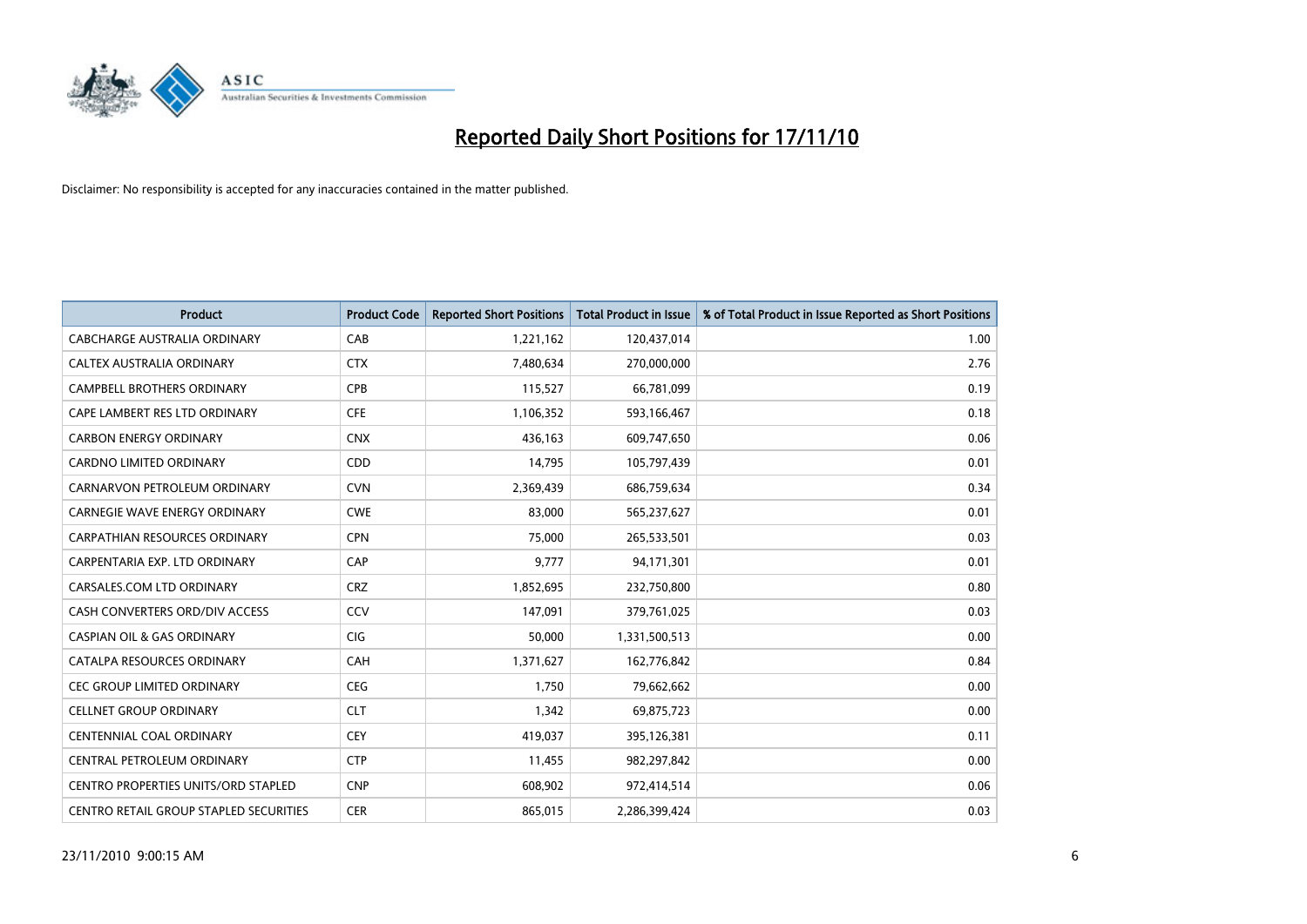

| <b>Product</b>                           | <b>Product Code</b> | <b>Reported Short Positions</b> | <b>Total Product in Issue</b> | % of Total Product in Issue Reported as Short Positions |
|------------------------------------------|---------------------|---------------------------------|-------------------------------|---------------------------------------------------------|
| <b>CERAMIC FUEL CELLS ORDINARY</b>       | <b>CFU</b>          | 150,643                         | 1,200,679,566                 | 0.01                                                    |
| CFS RETAIL PROPERTY UNITS                | <b>CFX</b>          | 30,596,421                      | 2,820,392,571                 | 1.09                                                    |
| CHALLENGER DIV.PRO. STAPLED UNITS        | <b>CDI</b>          | 51,871                          | 913,426,007                   | 0.00                                                    |
| CHALLENGER F.S.G.LTD ORDINARY            | <b>CGF</b>          | 14,604,818                      | 502,403,359                   | 2.89                                                    |
| <b>CHALLENGER INFRAST, STAPLED UNITS</b> | <b>CIF</b>          | 8,420                           | 316,223,785                   | 0.00                                                    |
| <b>CHANDLER MACLEOD LTD ORDINARY</b>     | <b>CMG</b>          | 11,970                          | 422,031,685                   | 0.00                                                    |
| CHARTER HALL GROUP STAPLED US P DEF SET  | <b>CHCDA</b>        | 951,323                         | 306, 341, 272                 | 0.31                                                    |
| <b>CHARTER HALL OFFICE UNIT</b>          | CQO                 | 624,486                         | 493,319,730                   | 0.13                                                    |
| <b>CHARTER HALL RETAIL UNITS</b>         | <b>COR</b>          | 194,315                         | 305,810,723                   | 0.06                                                    |
| CHEMGENEX PHARMACEUT ORDINARY            | <b>CXS</b>          | 195,195                         | 283,348,870                   | 0.07                                                    |
| CITADEL RESOURCE GRP ORDINARY            | CGG                 | 6,746,263                       | 2,367,666,467                 | 0.28                                                    |
| CITIGOLD CORP LTD ORDINARY               | <b>CTO</b>          | 2,098,686                       | 964,512,301                   | 0.22                                                    |
| CLINUVEL PHARMACEUT. DEFERRED SETTLEMENT | <b>CUVDA</b>        | 4,127                           | 30,344,367                    | 0.01                                                    |
| <b>CLOUGH LIMITED ORDINARY</b>           | <b>CLO</b>          | 653,058                         | 770,906,269                   | 0.08                                                    |
| <b>COAL &amp; ALLIED ORDINARY</b>        | <b>CNA</b>          | 8,612                           | 86,584,735                    | 0.01                                                    |
| COAL OF AFRICA LTD ORDINARY              | <b>CZA</b>          | 2,412,534                       | 530,514,663                   | 0.45                                                    |
| <b>COALSPUR MINES LTD ORDINARY</b>       | <b>CPL</b>          | 1,648,281                       | 436,618,058                   | 0.37                                                    |
| COCA-COLA AMATIL ORDINARY                | <b>CCL</b>          | 4,316,356                       | 755,948,267                   | 0.55                                                    |
| <b>COCHLEAR LIMITED ORDINARY</b>         | <b>COH</b>          | 896,740                         | 56,666,632                    | 1.57                                                    |
| COCKATOO COAL ORDINARY                   | <b>COK</b>          | 5,908,661                       | 970,036,951                   | 0.60                                                    |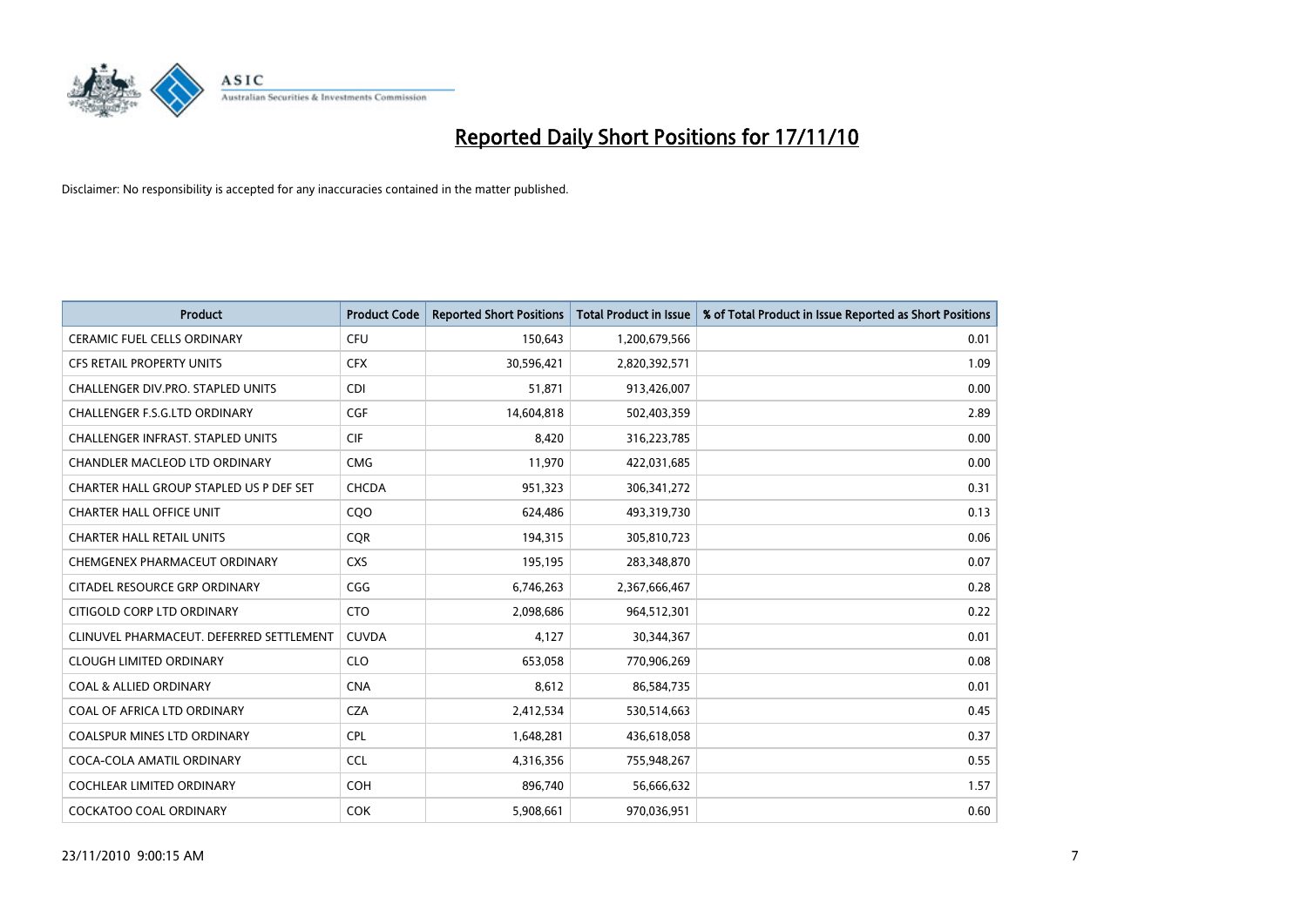

| <b>Product</b>                           | <b>Product Code</b> | <b>Reported Short Positions</b> | Total Product in Issue | % of Total Product in Issue Reported as Short Positions |
|------------------------------------------|---------------------|---------------------------------|------------------------|---------------------------------------------------------|
| <b>COEUR D'ALENE MINES. CDI 1:1</b>      | <b>CXC</b>          | 1,000                           | 3,834,109              | 0.03                                                    |
| COFFEY INTERNATIONAL ORDINARY            | <b>COF</b>          | 25,355                          | 130,211,293            | 0.02                                                    |
| COMMONWEALTH BANK, ORDINARY              | <b>CBA</b>          | 14,632,551                      | 1,548,882,074          | 0.91                                                    |
| COMMONWEALTH PROP ORDINARY UNITS         | <b>CPA</b>          | 18,441,119                      | 2,012,803,230          | 0.94                                                    |
| <b>COMPASS RESOURCES ORDINARY</b>        | <b>CMR</b>          | 101,480                         | 147,402,920            | 0.07                                                    |
| <b>COMPUTERSHARE LTD ORDINARY</b>        | <b>CPU</b>          | 2,811,218                       | 555,664,059            | 0.49                                                    |
| <b>CONNECTEAST GROUP STAPLED</b>         | <b>CEU</b>          | 32,157,997                      | 3,940,145,951          | 0.81                                                    |
| CONQUEST MINING ORDINARY                 | <b>CQT</b>          | 99,455                          | 532,320,600            | 0.02                                                    |
| CONSOLIDATED MEDIA, ORDINARY             | <b>CMI</b>          | 3,341,261                       | 561,834,996            | 0.59                                                    |
| <b>CONTANGO MICROCAP ORDINARY</b>        | <b>CTN</b>          | 7,500                           | 151,458,972            | 0.00                                                    |
| COOPER ENERGY LTD ORDINARY               | <b>COE</b>          | 202,264                         | 292,576,001            | 0.07                                                    |
| <b>COPPER STRIKE LTD ORDINARY</b>        | <b>CSE</b>          | 714                             | 129,455,571            | 0.00                                                    |
| <b>COUNT FINANCIAL ORDINARY</b>          | COU                 | 710,854                         | 261,968,742            | 0.28                                                    |
| <b>CRANE GROUP LIMITED ORDINARY</b>      | <b>CRG</b>          | 3,087,551                       | 79,110,667             | 3.89                                                    |
| <b>CROMWELL GROUP STAPLED SECURITIES</b> | <b>CMW</b>          | 3,570,762                       | 909,626,240            | 0.39                                                    |
| <b>CROWN LIMITED ORDINARY</b>            | <b>CWN</b>          | 2,526,320                       | 754,131,800            | 0.33                                                    |
| <b>CSG LIMITED ORDINARY</b>              | <b>CSV</b>          | 1,764,012                       | 244,864,695            | 0.72                                                    |
| <b>CSL LIMITED ORDINARY</b>              | <b>CSL</b>          | 6,591,254                       | 548,912,102            | 1.18                                                    |
| <b>CSR LIMITED ORDINARY</b>              | <b>CSR</b>          | 6,358,963                       | 1,517,909,514          | 0.42                                                    |
| <b>CUDECO LIMITED ORDINARY</b>           | CDU                 | 1,247,468                       | 145,412,643            | 0.85                                                    |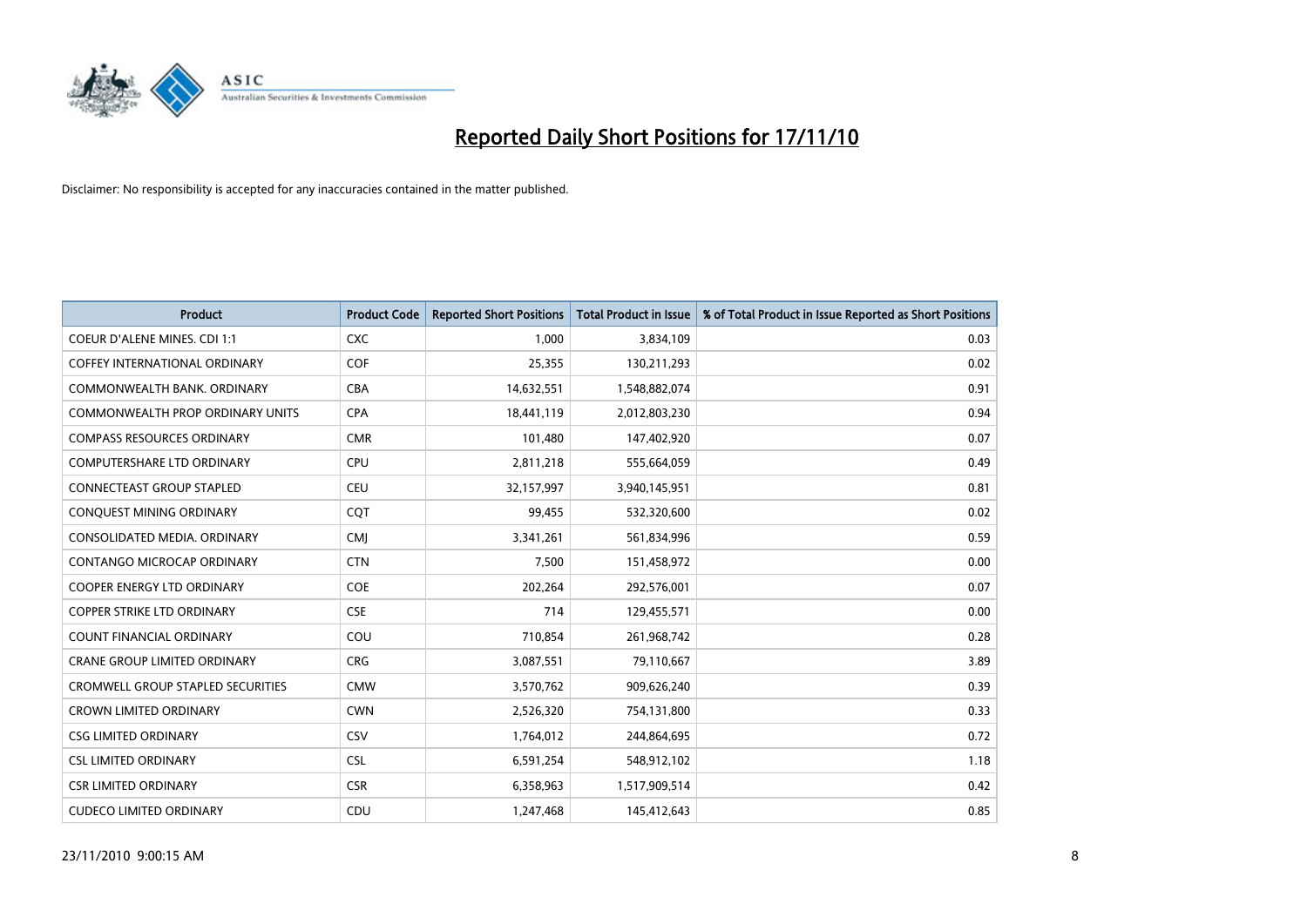

| <b>Product</b>                     | <b>Product Code</b> | <b>Reported Short Positions</b> | <b>Total Product in Issue</b> | % of Total Product in Issue Reported as Short Positions |
|------------------------------------|---------------------|---------------------------------|-------------------------------|---------------------------------------------------------|
| <b>CUSTOMERS LIMITED ORDINARY</b>  | <b>CUS</b>          | 97,559                          | 134,869,357                   | 0.07                                                    |
| DART ENERGY LTD ORDINARY           | <b>DTE</b>          | 2,373,353                       | 538,188,184                   | 0.44                                                    |
| DATA#3 LIMITED ORDINARY            | <b>DTL</b>          | 253                             | 15,397,495                    | 0.00                                                    |
| DAVID JONES LIMITED ORDINARY       | <b>DJS</b>          | 13,652,183                      | 514,034,694                   | 2.66                                                    |
| DECMIL GROUP LIMITED ORDINARY      | <b>DCG</b>          | 17,397                          | 123,804,568                   | 0.01                                                    |
| DEEP YELLOW LIMITED ORDINARY       | <b>DYL</b>          | 15,876                          | 1,125,814,458                 | 0.00                                                    |
| DEVINE LIMITED ORDINARY            | <b>DVN</b>          | 1,000                           | 634,918,223                   | 0.00                                                    |
| DEXUS PROPERTY GROUP STAPLED UNITS | <b>DXS</b>          | 16,088,362                      | 4,839,024,176                 | 0.33                                                    |
| DISCOVERY METALS LTD ORDINARY      | <b>DML</b>          | 2,567,667                       | 347,502,585                   | 0.73                                                    |
| <b>DOMINION MINING ORDINARY</b>    | <b>DOM</b>          | 75,594                          | 103,520,259                   | 0.07                                                    |
| DOMINO PIZZA ENTERPR ORDINARY      | <b>DMP</b>          | 3                               | 68,407,674                    | 0.00                                                    |
| DOWNER EDI LIMITED ORDINARY        | <b>DOW</b>          | 2,731,908                       | 343,178,483                   | 0.78                                                    |
| DUET GROUP STAPLED US PROHIBIT.    | <b>DUE</b>          | 1,653,590                       | 887,304,690                   | 0.18                                                    |
| DULUXGROUP LIMITED ORDINARY        | <b>DLX</b>          | 176,066                         | 366,992,120                   | 0.04                                                    |
| DYESOL LIMITED ORDINARY            | <b>DYE</b>          | 340,000                         | 143,379,333                   | 0.24                                                    |
| <b>EASTERN STAR GAS ORDINARY</b>   | ESG                 | 5,456,637                       | 991,567,041                   | 0.54                                                    |
| EDT RETAIL TRUST UNITS             | <b>EDT</b>          | 99,457                          | 4,700,290,868                 | 0.00                                                    |
| <b>ELDERS LIMITED ORDINARY</b>     | <b>ELD</b>          | 20,240,884                      | 448,598,480                   | 4.51                                                    |
| ELDORADO GOLD CORP CDI 1:1         | EAU                 | 18,467                          | 20,934,663                    | 0.08                                                    |
| ELIXIR PETROLEUM LTD ORDINARY      | <b>EXR</b>          | 324.400                         | 188,988,472                   | 0.17                                                    |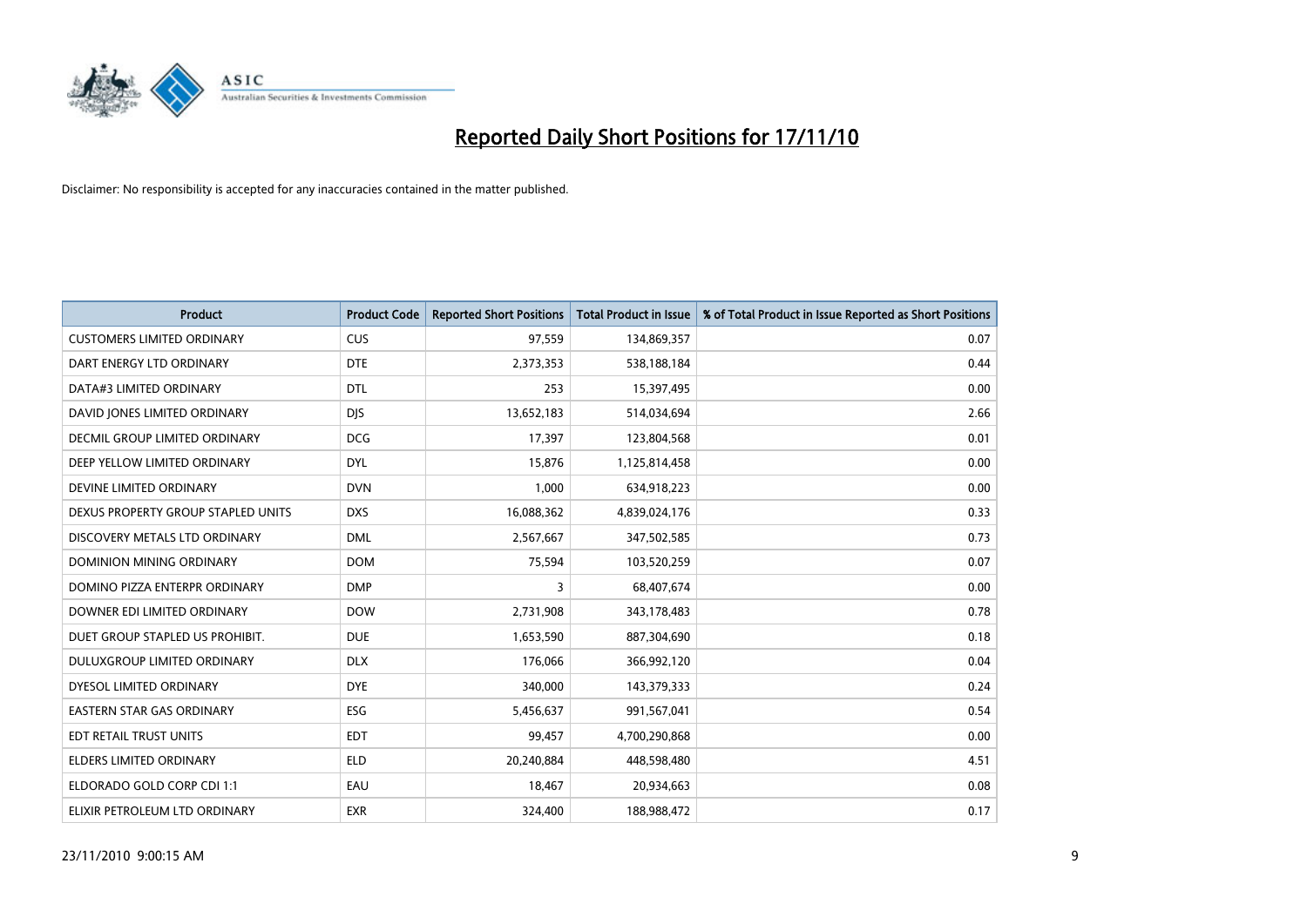

| <b>Product</b>                            | <b>Product Code</b> | <b>Reported Short Positions</b> | Total Product in Issue | % of Total Product in Issue Reported as Short Positions |
|-------------------------------------------|---------------------|---------------------------------|------------------------|---------------------------------------------------------|
| <b>EMECO HOLDINGS ORDINARY</b>            | <b>EHL</b>          | 122,588                         | 631,237,586            | 0.01                                                    |
| ENCOUNTER RESOURCES ORDINARY              | <b>ENR</b>          | 30,000                          | 91,494,360             | 0.03                                                    |
| <b>ENERGY RESOURCES ORDINARY 'A'</b>      | <b>ERA</b>          | 2,184,784                       | 190,737,934            | 1.16                                                    |
| <b>ENERGY WORLD CORPOR. ORDINARY</b>      | <b>EWC</b>          | 9,887,536                       | 1,561,166,672          | 0.63                                                    |
| <b>ENTEK ENERGY LTD ORDINARY</b>          | ETE                 | 489,903                         | 287,692,535            | 0.17                                                    |
| <b>ENTELLECT SOLUTIONS ORDINARY</b>       | <b>ESN</b>          | 464.050                         | 1,740,334,200          | 0.03                                                    |
| <b>ENVESTRA LIMITED ORDINARY</b>          | <b>ENV</b>          | 1,355,562                       | 1,430,398,609          | 0.09                                                    |
| EQUINOX MINERALS LTD CHESS DEPOSITARY INT | EQN                 | 6,204,068                       | 708,378,211            | 0.88                                                    |
| EVEREST FINANCIAL ORDINARY                | <b>EFG</b>          | 4,300                           | 251,442,316            | 0.00                                                    |
| <b>EXTRACT RESOURCES ORDINARY</b>         | <b>EXT</b>          | 946,138                         | 243,302,298            | 0.39                                                    |
| FAIRFAX MEDIA LTD ORDINARY                | <b>FXI</b>          | 289,994,666                     | 2,351,955,725          | 12.34                                                   |
| FANTASTIC HOLDINGS ORDINARY               | FAN                 | 3,000                           | 102,693,495            | 0.00                                                    |
| <b>FAR LTD ORDINARY</b>                   | <b>FAR</b>          | 410,000                         | 658,232,784            | 0.06                                                    |
| FERRAUS LIMITED ORDINARY                  | <b>FRS</b>          | 719                             | 205,700,890            | 0.00                                                    |
| FISHER & PAYKEL APP. ORDINARY             | <b>FPA</b>          | 10,181,197                      | 724,235,162            | 1.41                                                    |
| FISHER & PAYKEL H. ORDINARY               | <b>FPH</b>          | 2,053,836                       | 517,444,890            | 0.39                                                    |
| FKP PROPERTY GROUP STAPLED SECURITIES     | <b>FKP</b>          | 4,028,504                       | 1,174,033,185          | 0.34                                                    |
| FLEETWOOD CORP ORDINARY                   | <b>FWD</b>          | 71,795                          | 57,278,146             | 0.12                                                    |
| FLETCHER BUILDING ORDINARY                | <b>FBU</b>          | 565,064                         | 611,250,393            | 0.08                                                    |
| FLEXIGROUP LIMITED ORDINARY               | <b>FXL</b>          | 25,626                          | 275,472,492            | 0.01                                                    |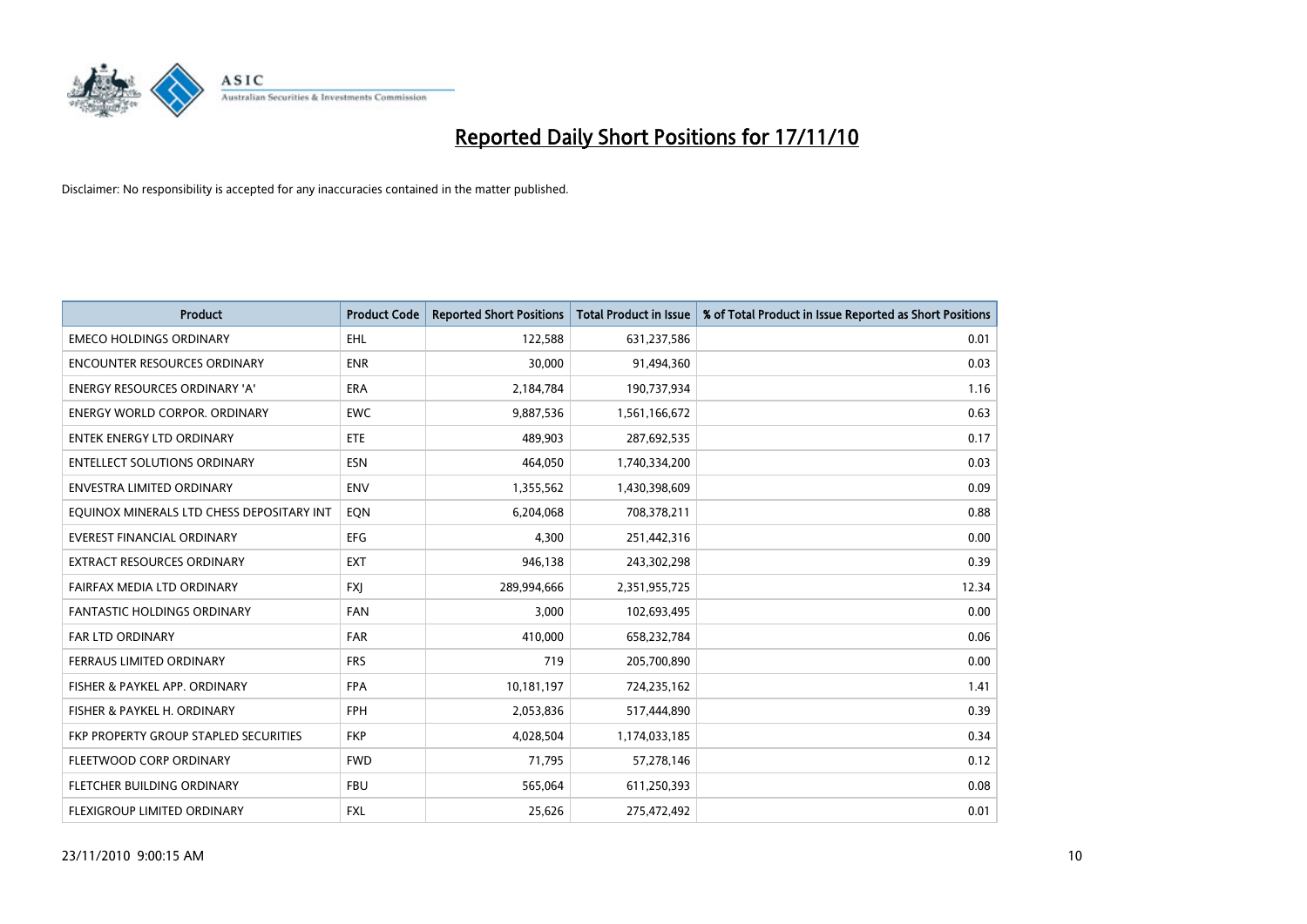

| <b>Product</b>                       | <b>Product Code</b> | <b>Reported Short Positions</b> | Total Product in Issue | % of Total Product in Issue Reported as Short Positions |
|--------------------------------------|---------------------|---------------------------------|------------------------|---------------------------------------------------------|
| <b>FLIGHT CENTRE ORDINARY</b>        | <b>FLT</b>          | 2,684,483                       | 99,787,921             | 2.69                                                    |
| FLINDERS MINES LTD ORDINARY          | <b>FMS</b>          | 20,946,166                      | 1,820,149,571          | 1.15                                                    |
| <b>FORGE GROUP LIMITED ORDINARY</b>  | FGE                 | 1,301                           | 82,314,014             | 0.00                                                    |
| FORTE ENERGY NL ORDINARY             | <b>FTE</b>          | 2,658,986                       | 580,658,031            | 0.46                                                    |
| FORTESCUE METALS GRP ORDINARY        | <b>FMG</b>          | 9,403,715                       | 3,111,805,238          | 0.28                                                    |
| <b>FOSTER'S GROUP ORDINARY</b>       | <b>FGL</b>          | 4,046,133                       | 1,930,723,313          | 0.22                                                    |
| FTD CORPORATION ORDINARY             | <b>FTD</b>          | 8,088                           | 100,421,069            | 0.01                                                    |
| <b>FUNTASTIC LIMITED ORDINARY</b>    | <b>FUN</b>          | 322,528                         | 340,997,682            | 0.09                                                    |
| <b>G.U.D. HOLDINGS ORDINARY</b>      | GUD                 | 162,995                         | 68,426,721             | 0.23                                                    |
| <b>GALAXY RESOURCES ORDINARY</b>     | <b>GXY</b>          | 457,707                         | 191,903,358            | 0.23                                                    |
| <b>GEODYNAMICS LIMITED ORDINARY</b>  | GDY                 | 264,202                         | 292,840,219            | 0.09                                                    |
| <b>GINDALBIE METALS LTD ORDINARY</b> | GBG                 | 10,526,806                      | 850,108,099            | 1.23                                                    |
| <b>GIRALIA RESOURCES NL ORDINARY</b> | GIR                 | 295,189                         | 181,160,170            | 0.16                                                    |
| <b>GLOBAL MINING ORDINARY</b>        | <b>GMI</b>          | 8,951                           | 191,820,968            | 0.00                                                    |
| <b>GLOBAL PETROLEUM ORDINARY</b>     | GBP                 | 21,594                          | 174,444,787            | 0.01                                                    |
| <b>GLOUCESTER COAL ORDINARY</b>      | GCL                 | 255,704                         | 140,447,062            | 0.18                                                    |
| <b>GME RESOURCES LTD ORDINARY</b>    | <b>GME</b>          | 800                             | 302,352,750            | 0.00                                                    |
| <b>GOLDEN GATE PETROL ORDINARY</b>   | GGP                 | 11,538                          | 1,067,159,955          | 0.00                                                    |
| <b>GOLDEN WEST RESOURCE ORDINARY</b> | <b>GWR</b>          | 1,617                           | 164,606,127            | 0.00                                                    |
| <b>GOODMAN FIELDER. ORDINARY</b>     | GFF                 | 9,261,328                       | 1,380,386,438          | 0.68                                                    |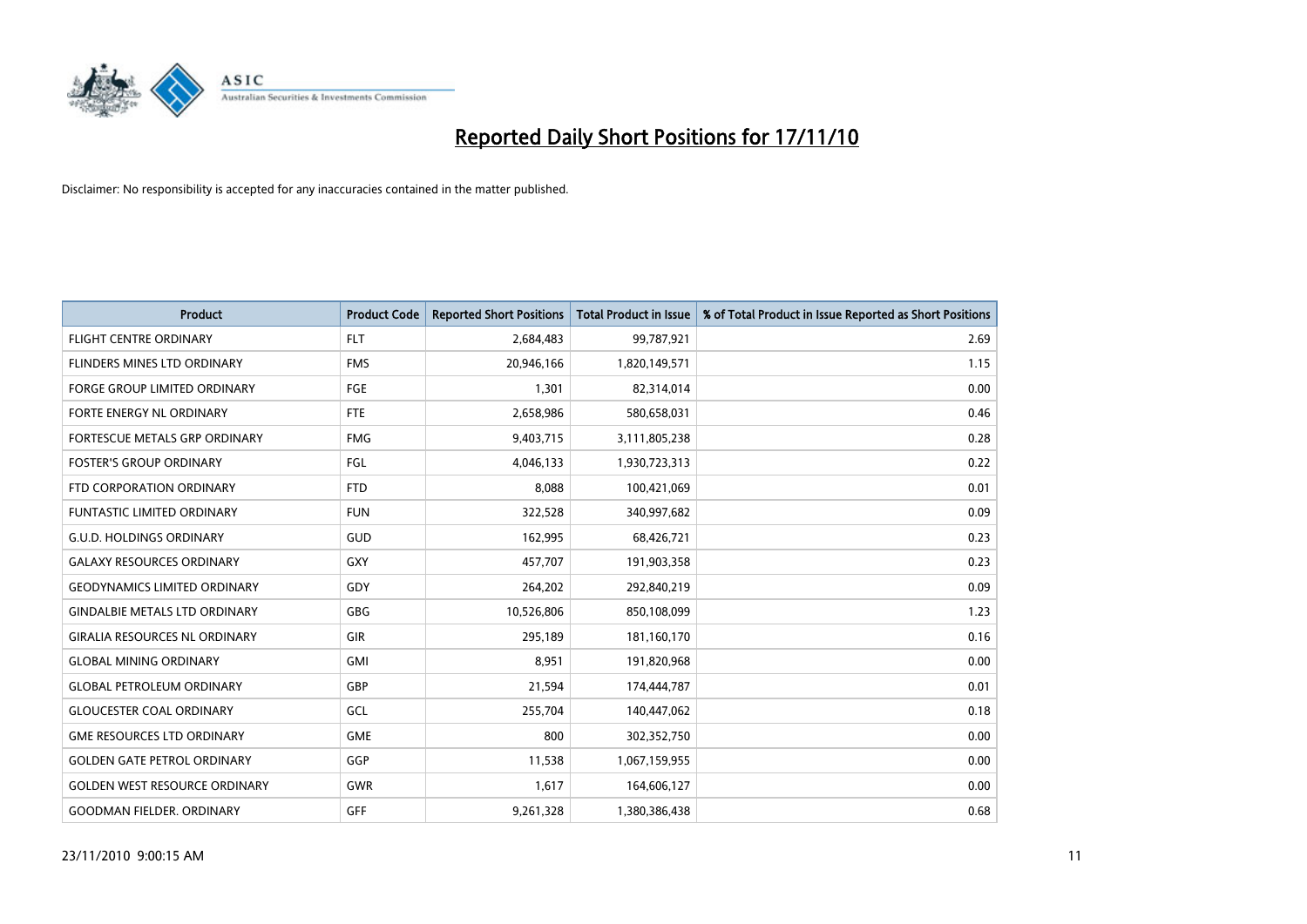

| <b>Product</b>                                   | <b>Product Code</b> | <b>Reported Short Positions</b> | <b>Total Product in Issue</b> | % of Total Product in Issue Reported as Short Positions |
|--------------------------------------------------|---------------------|---------------------------------|-------------------------------|---------------------------------------------------------|
| <b>GOODMAN GROUP STAPLED US PROHIBIT.</b>        | <b>GMG</b>          | 4,847,949                       | 6,369,751,394                 | 0.07                                                    |
| <b>GPT GROUP STAPLED SEC.</b>                    | <b>GPT</b>          | 10,935,127                      | 1,855,529,431                 | 0.57                                                    |
| <b>GRAINCORP LIMITED A CLASS ORDINARY</b>        | <b>GNC</b>          | 239,412                         | 198,318,900                   | 0.13                                                    |
| <b>GRANGE RESOURCES. ORDINARY</b>                | <b>GRR</b>          | 1,497,076                       | 1,152,077,403                 | 0.13                                                    |
| <b>GREENLAND MIN EN LTD ORDINARY</b>             | GGG                 | 684,990                         | 266,879,502                   | 0.25                                                    |
| <b>GRYPHON MINERALS LTD ORDINARY</b>             | <b>GRY</b>          | 83,451                          | 289,272,058                   | 0.03                                                    |
| <b>GUINNESS PEAT GROUP. CHESS DEPOSITARY INT</b> | <b>GPG</b>          | 55                              | 304,490,416                   | 0.00                                                    |
| <b>GUNNS LIMITED ORDINARY</b>                    | <b>GNS</b>          | 20,880,468                      | 806,734,892                   | 2.59                                                    |
| <b>GWA GROUP LTD ORDINARY</b>                    | <b>GWA</b>          | 4,238,138                       | 301,102,514                   | 1.41                                                    |
| <b>HARVEY NORMAN ORDINARY</b>                    | <b>HVN</b>          | 31,709,776                      | 1,062,316,784                 | 3.00                                                    |
| HASTIE GROUP LIMITED ORDINARY                    | <b>HST</b>          | 701,733                         | 239,716,924                   | 0.29                                                    |
| HASTINGS DIVERSIFIED STAPLED SECURITY            | <b>HDF</b>          | 104,235                         | 518,300,758                   | 0.01                                                    |
| <b>HEARTWARE INT INC CDI 35:1</b>                | <b>HIN</b>          | 272,008                         | 66,059,280                    | 0.41                                                    |
| <b>HENDERSON GROUP CDI 1:1</b>                   | <b>HGG</b>          | 7,351,093                       | 560,588,825                   | 1.30                                                    |
| HEA HOLDINGS LIMITED ORDINARY                    | <b>HFA</b>          | 1,832,937                       | 469,330,170                   | 0.38                                                    |
| <b>HIGHLANDS PACIFIC ORDINARY</b>                | <b>HIG</b>          | 2,382,805                       | 685,407,148                   | 0.35                                                    |
| HILLGROVE RES LTD ORDINARY                       | <b>HGO</b>          | 3,470,995                       | 540,803,911                   | 0.65                                                    |
| HILLS HOLDINGS LTD ORDINARY                      | <b>HIL</b>          | 1,698,995                       | 248,676,841                   | 0.67                                                    |
| HORIZON OIL LIMITED ORDINARY                     | <b>HZN</b>          | 2,566,020                       | 1,130,311,515                 | 0.23                                                    |
| HUNNU COAL LIMITED ORDINARY                      | <b>HUN</b>          | 185,500                         | 148,690,002                   | 0.13                                                    |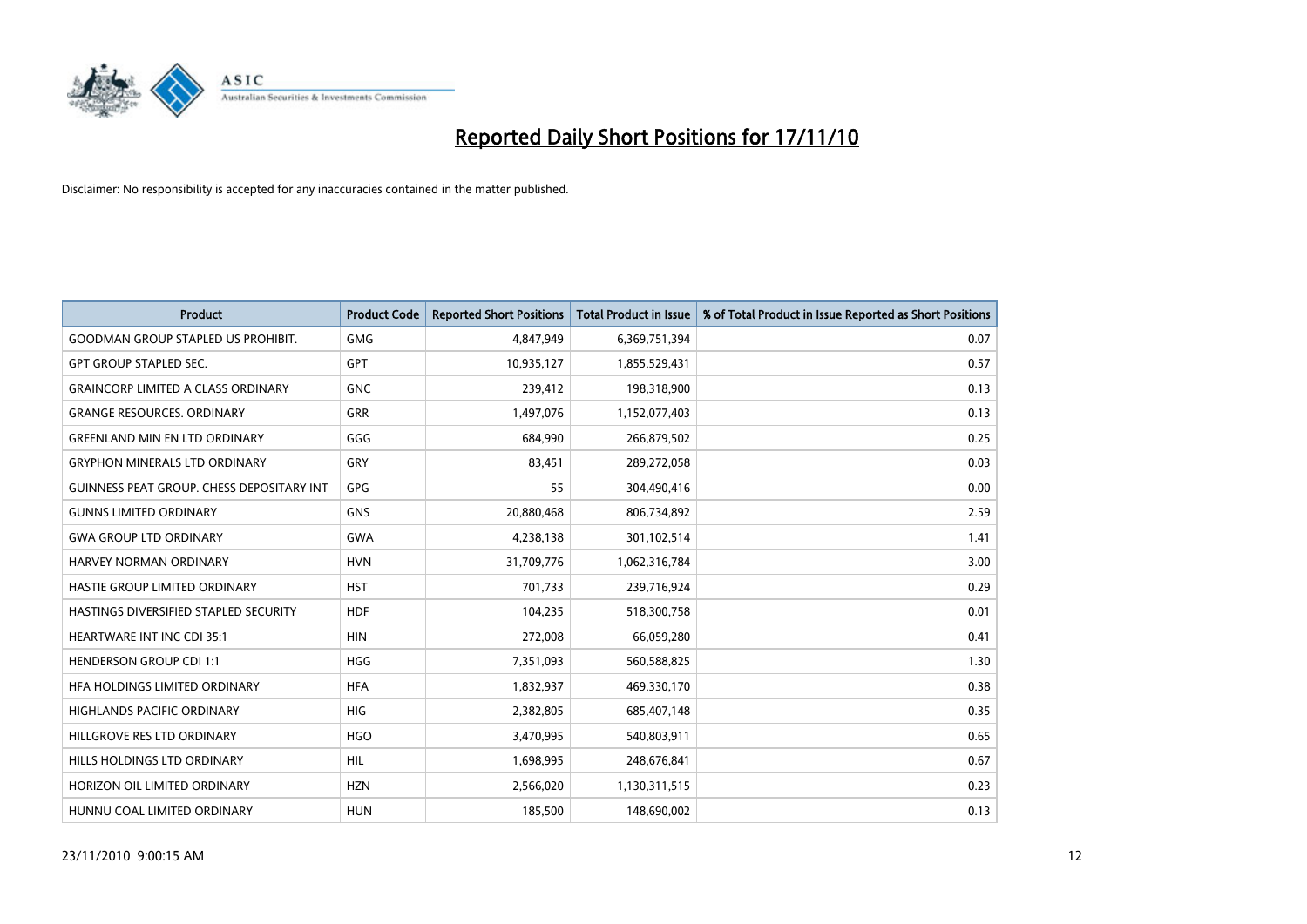

| Product                                  | <b>Product Code</b> | <b>Reported Short Positions</b> | Total Product in Issue | % of Total Product in Issue Reported as Short Positions |
|------------------------------------------|---------------------|---------------------------------|------------------------|---------------------------------------------------------|
| <b>ICON ENERGY LIMITED ORDINARY</b>      | <b>ICN</b>          | 67,000                          | 439,801,394            | 0.02                                                    |
| <b>IINET LIMITED ORDINARY</b>            | <b>IIN</b>          | 1,366,484                       | 151,963,119            | 0.90                                                    |
| <b>ILUKA RESOURCES ORDINARY</b>          | ILU                 | 4,529,529                       | 418,700,517            | 1.06                                                    |
| IMF (AUSTRALIA) LTD ORDINARY             | <b>IMF</b>          | 330,478                         | 122,496,819            | 0.27                                                    |
| <b>IMX RESOURCES LTD ORDINARY</b>        | <b>IXR</b>          | 20,000                          | 262,552,803            | 0.01                                                    |
| <b>INCITEC PIVOT ORDINARY</b>            | IPL                 | 1,969,823                       | 1,628,730,107          | 0.11                                                    |
| <b>INDAGO RESOURCES LTD ORDINARY</b>     | IDG                 | 8.179                           | 78,383,343             | 0.01                                                    |
| <b>INDEPENDENCE GROUP ORDINARY</b>       | <b>IGO</b>          | 408,942                         | 114,063,539            | 0.35                                                    |
| INDOPHIL RESOURCES ORDINARY              | <b>IRN</b>          | 387,461                         | 471,445,763            | 0.08                                                    |
| INDUSTREA LIMITED DEFERRED SETTLEMENT    | <b>IDLDA</b>        | 109,518                         | 363,882,058            | 0.03                                                    |
| <b>INFIGEN ENERGY STAPLED SECURITIES</b> | <b>IFN</b>          | 9,369,207                       | 761,222,569            | 1.22                                                    |
| ING INDUSTRIAL FUND UNITS                | <b>IIF</b>          | 3,295,129                       | 2,592,249,647          | 0.12                                                    |
| ING OFFICE FUND STAPLED SECURITIES       | <b>IOF</b>          | 5,527,690                       | 2,729,071,212          | 0.20                                                    |
| ING RE COM GROUP STAPLED SECURITIES      | ILF.                | 9.075                           | 441,029,194            | 0.00                                                    |
| INNAMINCKA PETROLEUM ORDINARY            | <b>INP</b>          | 104,048                         | 261,548,890            | 0.04                                                    |
| <b>INSURANCE AUSTRALIA ORDINARY</b>      | IAG                 | 5,280,749                       | 2,078,994,021          | 0.23                                                    |
| <b>INTEGRA MINING LTD, ORDINARY</b>      | <b>IGR</b>          | 1,615,514                       | 755,792,394            | 0.20                                                    |
| <b>INTOLL GROUP STAPLED SECURITIES</b>   | <b>ITO</b>          | 3,947,992                       | 2,261,732,048          | 0.17                                                    |
| <b>INTREPID MINES ORDINARY</b>           | <b>IAU</b>          | 1,431,065                       | 432,892,863            | 0.32                                                    |
| <b>INVOCARE LIMITED ORDINARY</b>         | <b>IVC</b>          | 832,687                         | 102,421,288            | 0.81                                                    |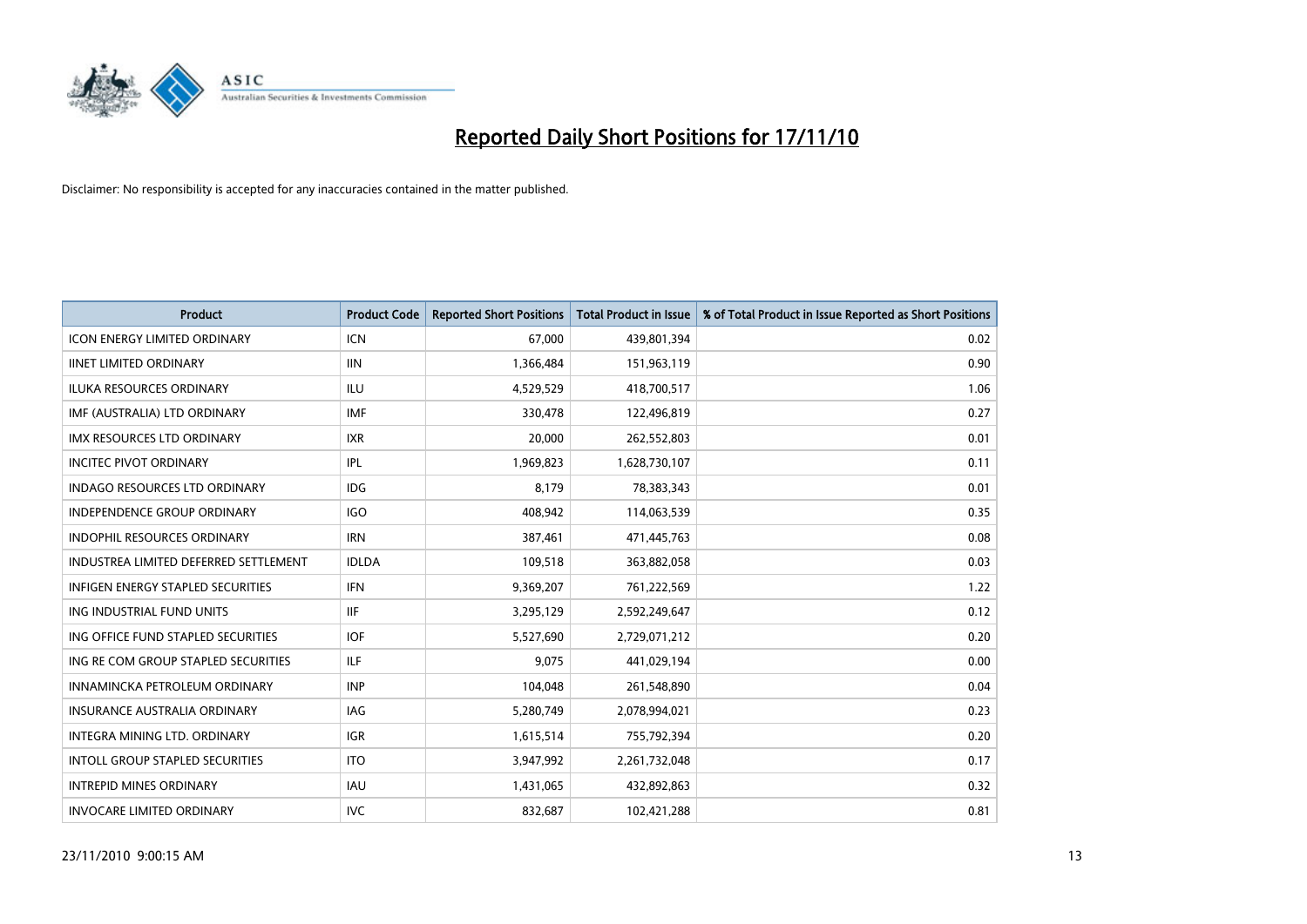

| <b>Product</b>                                  | <b>Product Code</b> | <b>Reported Short Positions</b> | Total Product in Issue | % of Total Product in Issue Reported as Short Positions |
|-------------------------------------------------|---------------------|---------------------------------|------------------------|---------------------------------------------------------|
| <b>ION LIMITED ORDINARY</b>                     | <b>ION</b>          | 164,453                         | 256,365,105            | 0.06                                                    |
| <b>IOOF HOLDINGS LTD ORDINARY</b>               | IFL                 | 1,505,089                       | 229,794,395            | 0.65                                                    |
| <b>IRESS MARKET TECH. ORDINARY</b>              | <b>IRE</b>          | 2,028,769                       | 126,018,142            | 1.60                                                    |
| <b>IRON ORE HOLDINGS ORDINARY</b>               | <b>IOH</b>          | 14,525                          | 135,482,449            | 0.01                                                    |
| <b>IRONBARK ZINC LTD ORDINARY</b>               | <b>IBG</b>          | 100,000                         | 320,392,667            | 0.03                                                    |
| ISHARES GLOBAL 100 CDI 1:1                      | <b>IOO</b>          | 44,899                          | 10,600,000             | 0.42                                                    |
| <b>ISHARES MSCI EAFE CDI 1:1</b>                | <b>IVE</b>          | 75,419                          | 590,400,000            | 0.01                                                    |
| <b>ISOFT GROUP LIMITED ORDINARY</b>             | <b>ISF</b>          | 19,762,647                      | 1,070,595,874          | 1.84                                                    |
| IVANHOE AUSTRALIA ORDINARY                      | <b>IVA</b>          | 147,632                         | 418,083,853            | 0.03                                                    |
| <b>JABIRU METALS LTD ORDINARY</b>               | IML                 | 21,890                          | 552,619,180            | 0.00                                                    |
| <b>JAMES HARDIE INDUST CHESS DEPOSITARY INT</b> | <b>JHX</b>          | 10,768,813                      | 435,772,324            | 2.46                                                    |
| <b>JAMESON RESOURCES ORDINARY</b>               | <b>JAL</b>          | 1,600,000                       | 63,885,910             | 2.50                                                    |
| <b>JB HI-FI LIMITED ORDINARY</b>                | <b>IBH</b>          | 10,580,943                      | 109,217,278            | 9.70                                                    |
| <b>KAGARA LTD ORDINARY</b>                      | KZL                 | 3,483,801                       | 707,789,717            | 0.49                                                    |
| KAROON GAS AUSTRALIA ORDINARY                   | <b>KAR</b>          | 629,939                         | 217,295,769            | 0.28                                                    |
| KATHMANDU HOLD LTD ORDINARY                     | <b>KMD</b>          | 614,319                         | 200,000,000            | 0.30                                                    |
| <b>KEYBRIDGE CAPITAL ORDINARY</b>               | <b>KBC</b>          | 5,999                           | 172,070,564            | 0.00                                                    |
| KIMBERLEY METALS LTD ORDINARY                   | <b>KBL</b>          | 2,609                           | 115,216,206            | 0.00                                                    |
| KINGSGATE CONSOLID. ORDINARY                    | <b>KCN</b>          | 1,728,156                       | 101,087,786            | 1.70                                                    |
| KULA GOLD LIMITED ORDINARY                      | <b>KGD</b>          | 117,757                         | 91,726,569             | 0.13                                                    |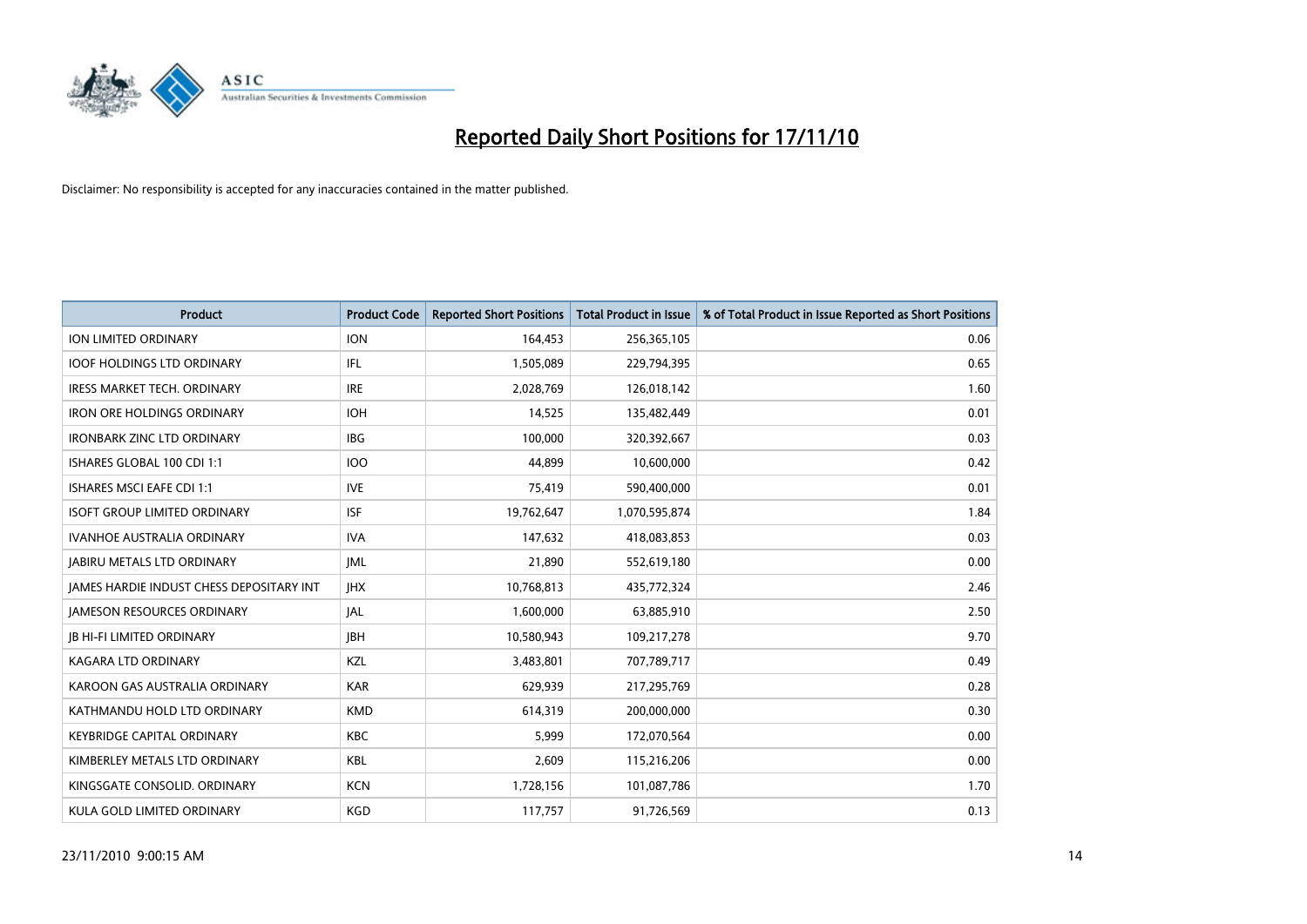

| Product                               | <b>Product Code</b> | <b>Reported Short Positions</b> | Total Product in Issue | % of Total Product in Issue Reported as Short Positions |
|---------------------------------------|---------------------|---------------------------------|------------------------|---------------------------------------------------------|
| LEIGHTON HOLDINGS ORDINARY            | LEI                 | 5,003,584                       | 300,869,799            | 1.64                                                    |
| LEND LEASE GROUP UNIT/ORD STAPLED     | <b>LLC</b>          | 927,859                         | 565,558,754            | 0.17                                                    |
| LINC ENERGY LTD ORDINARY              | <b>LNC</b>          | 1,384,989                       | 497,085,405            | 0.28                                                    |
| LIQUEFIED NATURAL ORDINARY            | <b>LNG</b>          | 6,203                           | 213,339,015            | 0.00                                                    |
| <b>LYNAS CORPORATION ORDINARY</b>     | <b>LYC</b>          | 19,201,711                      | 1,656,999,093          | 1.15                                                    |
| MAC SERVICES (THE) ORDINARY           | <b>MSL</b>          | 136,360                         | 165,966,692            | 0.08                                                    |
| <b>MACA LIMITED ORDINARY</b>          | <b>MLD</b>          | 16,600                          | 150,000,000            | 0.01                                                    |
| MACARTHUR COAL ORDINARY               | <b>MCC</b>          | 315,538                         | 299,476,903            | 0.11                                                    |
| <b>MACMAHON HOLDINGS ORDINARY</b>     | <b>MAH</b>          | 1,839,758                       | 733,711,705            | 0.24                                                    |
| MACO ATLAS ROADS GRP ORDINARY STAPLED | <b>MOA</b>          | 800,180                         | 452,345,907            | 0.17                                                    |
| MACQUARIE GROUP LTD ORDINARY          | <b>MOG</b>          | 4,236,052                       | 345,692,778            | 1.21                                                    |
| <b>MANTRA RESOURCES ORDINARY</b>      | <b>MRU</b>          | 437,537                         | 130,229,188            | 0.34                                                    |
| MAP GROUP STAPLED US PROHIBIT.        | <b>MAP</b>          | 1,014,933                       | 1,861,210,782          | 0.05                                                    |
| <b>MARENGO MINING ORDINARY</b>        | <b>MGO</b>          | 53,692                          | 738,810,863            | 0.01                                                    |
| <b>MARION ENERGY ORDINARY</b>         | <b>MAE</b>          | 356,694                         | 429,822,043            | 0.08                                                    |
| MCMILLAN SHAKESPEARE ORDINARY         | <b>MMS</b>          | 180,111                         | 67,849,516             | 0.26                                                    |
| <b>MCPHERSON'S LTD ORDINARY</b>       | <b>MCP</b>          | 17,941                          | 71,651,758             | 0.02                                                    |
| MEDUSA MINING LTD ORDINARY            | <b>MML</b>          | 1,210,647                       | 187,793,911            | 0.63                                                    |
| MELBOURNE IT LIMITED ORDINARY         | <b>MLB</b>          | 147,614                         | 80,029,955             | 0.18                                                    |
| MEO AUSTRALIA LTD ORDINARY            | <b>MEO</b>          | 403,612                         | 477,220,955            | 0.08                                                    |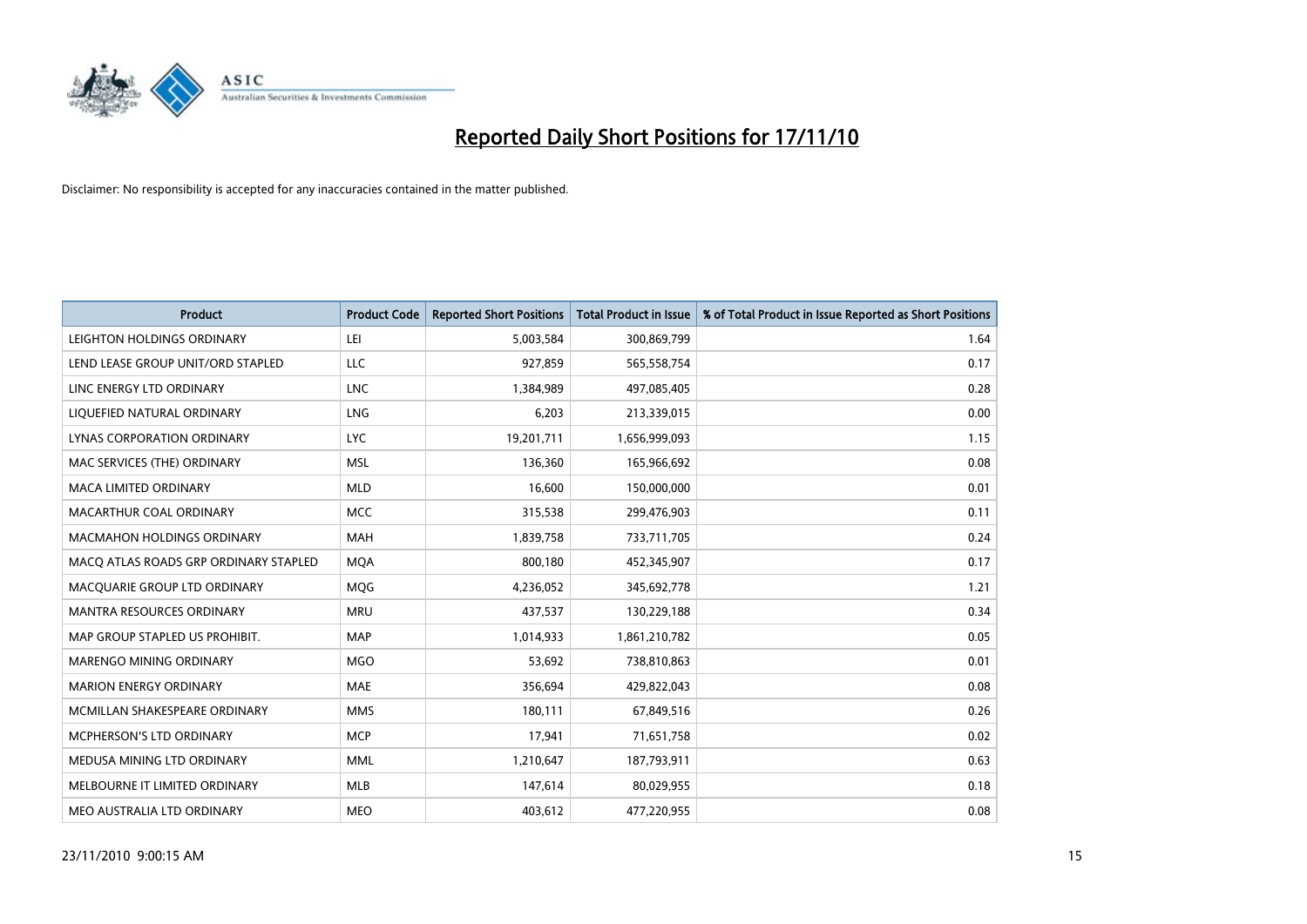

| Product                         | <b>Product Code</b> | <b>Reported Short Positions</b> | Total Product in Issue | % of Total Product in Issue Reported as Short Positions |
|---------------------------------|---------------------|---------------------------------|------------------------|---------------------------------------------------------|
| <b>MERMAID MARINE ORDINARY</b>  | <b>MRM</b>          | 179,531                         | 202,182,138            | 0.08                                                    |
| MESOBLAST LIMITED ORDINARY      | <b>MSB</b>          | 25,943                          | 158,140,556            | 0.01                                                    |
| METALS X LIMITED ORDINARY       | <b>MLX</b>          | 326,940                         | 1,365,661,782          | 0.03                                                    |
| METCASH LIMITED ORDINARY        | <b>MTS</b>          | 22,134,544                      | 768,719,951            | 2.86                                                    |
| METGASCO LIMITED ORDINARY       | <b>MEL</b>          | 235,435                         | 250,803,468            | 0.09                                                    |
| METMINCO LIMITED ORDINARY       | <b>MNC</b>          | 350,000                         | 836,622,979            | 0.04                                                    |
| MICLYN EXP OFFSHR ORDINARY      | <b>MIO</b>          | 233,571                         | 271,700,000            | 0.08                                                    |
| MINARA RESOURCES ORDINARY       | <b>MRE</b>          | 6,001,601                       | 1,167,783,517          | 0.50                                                    |
| MINCOR RESOURCES NL ORDINARY    | <b>MCR</b>          | 195,888                         | 200,608,804            | 0.09                                                    |
| MINERAL DEPOSITS ORDINARY       | <b>MDL</b>          | 818,260                         | 606,941,673            | 0.13                                                    |
| MINERAL RESOURCES. ORDINARY     | <b>MIN</b>          | 813,496                         | 168,029,485            | 0.48                                                    |
| MIRABELA NICKEL LTD ORDINARY    | <b>MBN</b>          | 11,600,005                      | 491,561,237            | 2.35                                                    |
| MIRVAC GROUP STAPLED SECURITIES | <b>MGR</b>          | 2,850,261                       | 3,415,819,357          | 0.08                                                    |
| MITCHELL COMMUNITCA, ORDINARY   | <b>MCU</b>          | 1,316,057                       | 302,029,237            | 0.44                                                    |
| MOLOPO ENERGY LTD ORDINARY      | <b>MPO</b>          | 1,805,850                       | 250,972,584            | 0.71                                                    |
| MONADELPHOUS GROUP ORDINARY     | <b>MND</b>          | 542,162                         | 87,521,827             | 0.61                                                    |
| MORTGAGE CHOICE LTD ORDINARY    | <b>MOC</b>          | 2,859                           | 119,948,255            | 0.00                                                    |
| MOUNT GIBSON IRON ORDINARY      | <b>MGX</b>          | 728,213                         | 1,082,570,693          | 0.06                                                    |
| MURCHISON METALS LTD ORDINARY   | <b>MMX</b>          | 8,490,463                       | 435,884,268            | 1.96                                                    |
| MYER HOLDINGS LTD ORDINARY      | <b>MYR</b>          | 22,391,355                      | 581,617,884            | 3.83                                                    |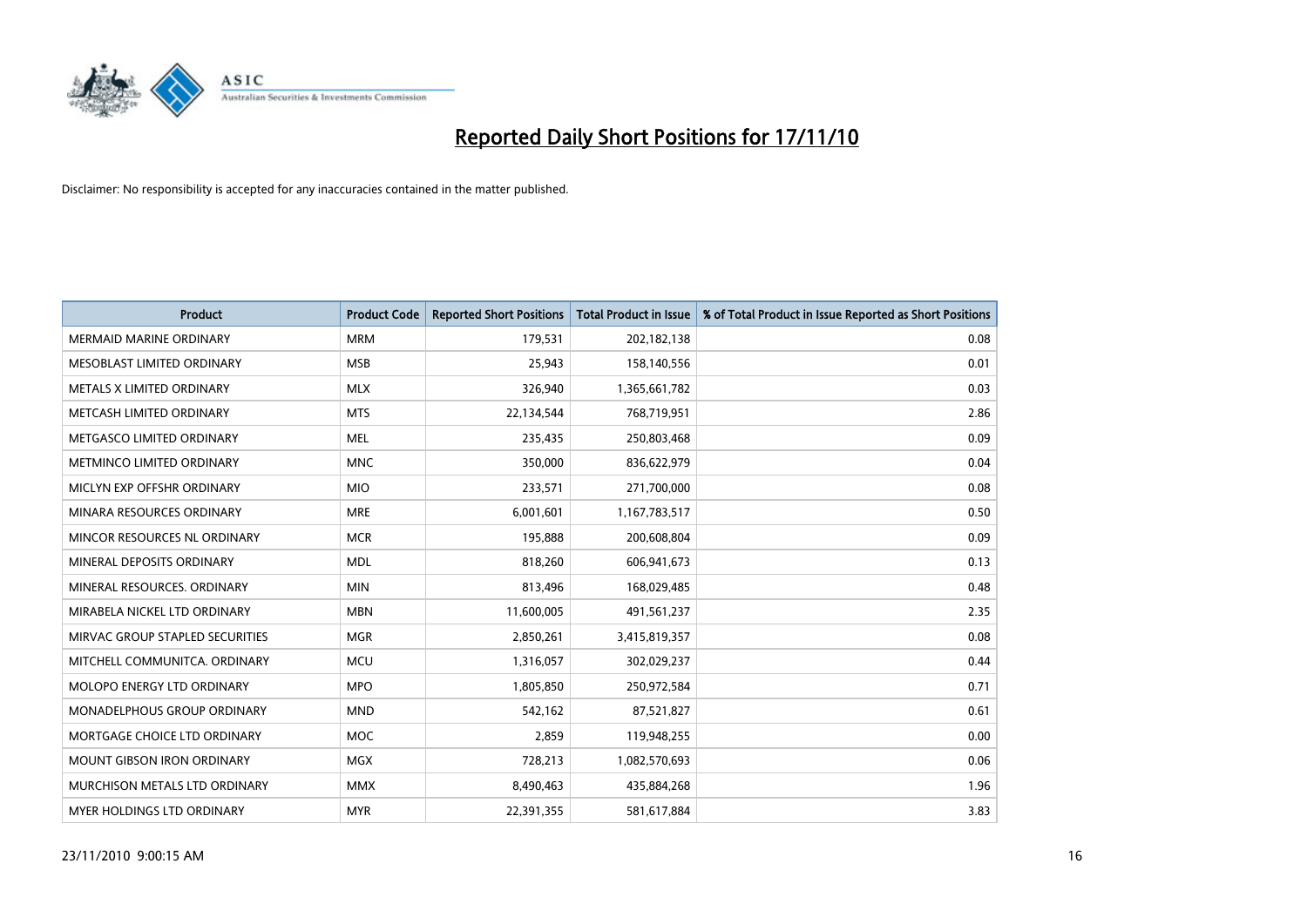

| Product                         | <b>Product Code</b> | <b>Reported Short Positions</b> | Total Product in Issue | % of Total Product in Issue Reported as Short Positions |
|---------------------------------|---------------------|---------------------------------|------------------------|---------------------------------------------------------|
| <b>MYSTATE LIMITED ORDINARY</b> | <b>MYS</b>          | 1,400                           | 67,439,158             | 0.00                                                    |
| NATIONAL AUST. BANK ORDINARY    | <b>NAB</b>          | 15,944,088                      | 2,133,340,708          | 0.74                                                    |
| NATURAL FUEL LIMITED ORDINARY   | <b>NFL</b>          |                                 | 721,912                | 0.00                                                    |
| NAVITAS LIMITED ORDINARY        | <b>NVT</b>          | 836,610                         | 342,450,567            | 0.24                                                    |
| NEPTUNE MARINE ORDINARY         | <b>NMS</b>          | 2,024,949                       | 442,223,834            | 0.45                                                    |
| NEW HOPE CORPORATION ORDINARY   | <b>NHC</b>          | 565,243                         | 830,230,549            | 0.07                                                    |
| NEWCREST MINING ORDINARY        | <b>NCM</b>          | 4,575,439                       | 764,486,927            | 0.56                                                    |
| NEWLAND RESOURCES ORDINARY      | <b>NRL</b>          | 1,000,000                       | 732,955,142            | 0.14                                                    |
| NEWS CORP A NON-VOTING CDI      | <b>NWSLV</b>        | 212,611                         | 1,828,204,254          | 0.01                                                    |
| NEWS CORP B VOTING CDI          | <b>NWS</b>          | 7,388,307                       | 798,520,953            | 0.90                                                    |
| NEXBIS LIMITED ORDINARY         | <b>NBS</b>          | 63,733                          | 798,356,704            | 0.01                                                    |
| NEXUS ENERGY LIMITED ORDINARY   | <b>NXS</b>          | 5,358,339                       | 1,020,257,304          | 0.51                                                    |
| NIB HOLDINGS LIMITED ORDINARY   | <b>NHF</b>          | 8,111                           | 495,294,322            | 0.00                                                    |
| NICK SCALI LIMITED ORDINARY     | <b>NCK</b>          | 35,846                          | 81,000,000             | 0.04                                                    |
| NIDO PETROLEUM ORDINARY         | <b>NDO</b>          | 53,463                          | 1,266,550,321          | 0.00                                                    |
| NKWE PLATINUM 10C US COMMON     | <b>NKP</b>          | 243,631                         | 559,651,184            | 0.05                                                    |
| NORTHERN CREST ORDINARY         | <b>NOC</b>          | 24,345                          | 116,074,781            | 0.02                                                    |
| NORTHERN IRON LTD ORDINARY      | <b>NFE</b>          | 1,242,261                       | 336,035,503            | 0.38                                                    |
| NOVOGEN LIMITED ORDINARY        | <b>NRT</b>          | 56,449                          | 102,125,894            | 0.06                                                    |
| NRW HOLDINGS LIMITED ORDINARY   | <b>NWH</b>          | 261,857                         | 251,223,000            | 0.09                                                    |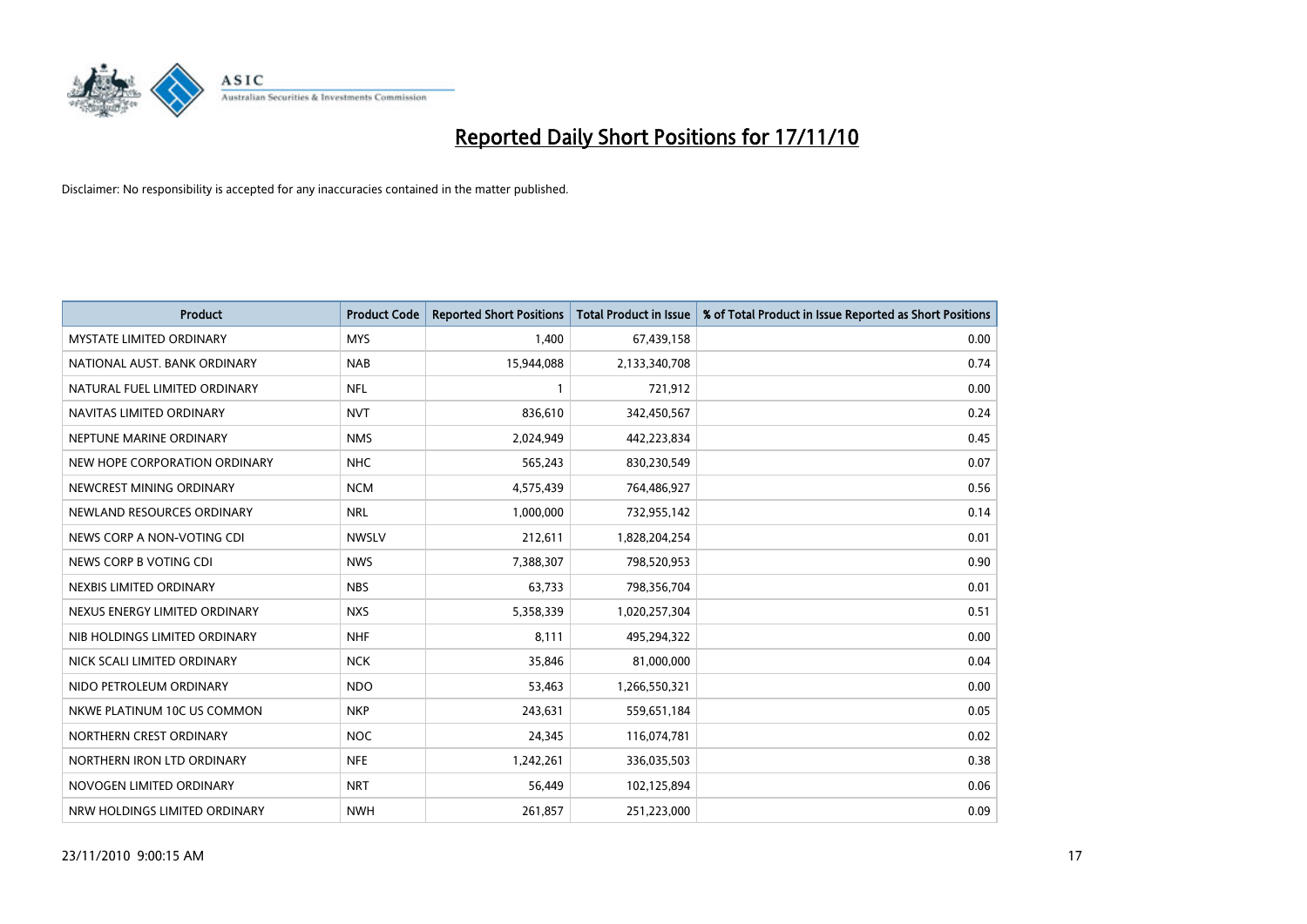

| <b>Product</b>                        | <b>Product Code</b> | <b>Reported Short Positions</b> | <b>Total Product in Issue</b> | % of Total Product in Issue Reported as Short Positions |
|---------------------------------------|---------------------|---------------------------------|-------------------------------|---------------------------------------------------------|
| NUFARM LIMITED ORDINARY               | <b>NUF</b>          | 5,894,837                       | 261,775,731                   | 2.25                                                    |
| NUPLEX INDUSTRIES ORDINARY            | <b>NPX</b>          | 51,989                          | 195,060,783                   | 0.03                                                    |
| NYOTA MINERALS LTD ORDINARY           | <b>NYO</b>          | 518,700                         | 452,935,583                   | 0.11                                                    |
| OAKTON LIMITED ORDINARY               | <b>OKN</b>          | 691,521                         | 93,674,235                    | 0.75                                                    |
| OCEANAGOLD CORP. CHESS DEPOSITARY INT | <b>OGC</b>          | 310,766                         | 249,874,252                   | 0.12                                                    |
| OCEANIA CAPITAL LTD ORDINARY          | <b>OCP</b>          | 2,500                           | 91,921,295                    | 0.00                                                    |
| OIL SEARCH LTD ORDINARY               | <b>OSH</b>          | 16,705,374                      | 1,312,888,303                 | 1.23                                                    |
| OM HOLDINGS LIMITED ORDINARY          | OMH                 | 1,156,200                       | 503,085,150                   | 0.24                                                    |
| ONESTEEL LIMITED ORDINARY             | <b>OST</b>          | 792,402                         | 1,334,683,421                 | 0.04                                                    |
| ORICA LIMITED ORDINARY                | ORI                 | 2,121,128                       | 362,100,430                   | 0.58                                                    |
| ORIGIN ENERGY ORDINARY                | ORG                 | 6,191,925                       | 884,469,012                   | 0.68                                                    |
| OROCOBRE LIMITED ORDINARY             | <b>ORE</b>          | 28,744                          | 91,181,996                    | 0.03                                                    |
| OROTONGROUP LIMITED ORDINARY          | <b>ORL</b>          |                                 | 40,880,902                    | 0.00                                                    |
| OTTO ENERGY LIMITED ORDINARY          | <b>OEL</b>          | 109,204                         | 1,134,540,071                 | 0.01                                                    |
| OZ MINERALS ORDINARY                  | OZL                 | 27,342,714                      | 3,218,099,576                 | 0.79                                                    |
| <b>PACIFIC BRANDS ORDINARY</b>        | <b>PBG</b>          | 3,039,436                       | 931,386,248                   | 0.34                                                    |
| PALADIN ENERGY LTD ORDINARY           | <b>PDN</b>          | 19,512,399                      | 725,357,086                   | 2.70                                                    |
| PANAUST LIMITED ORDINARY              | <b>PNA</b>          | 9,166,181                       | 2,955,176,819                 | 0.31                                                    |
| PANORAMIC RESOURCES ORDINARY          | PAN                 | 863,919                         | 206,075,342                   | 0.42                                                    |
| PAPERLINX LIMITED ORDINARY            | <b>PPX</b>          | 17,060,668                      | 603,580,761                   | 2.81                                                    |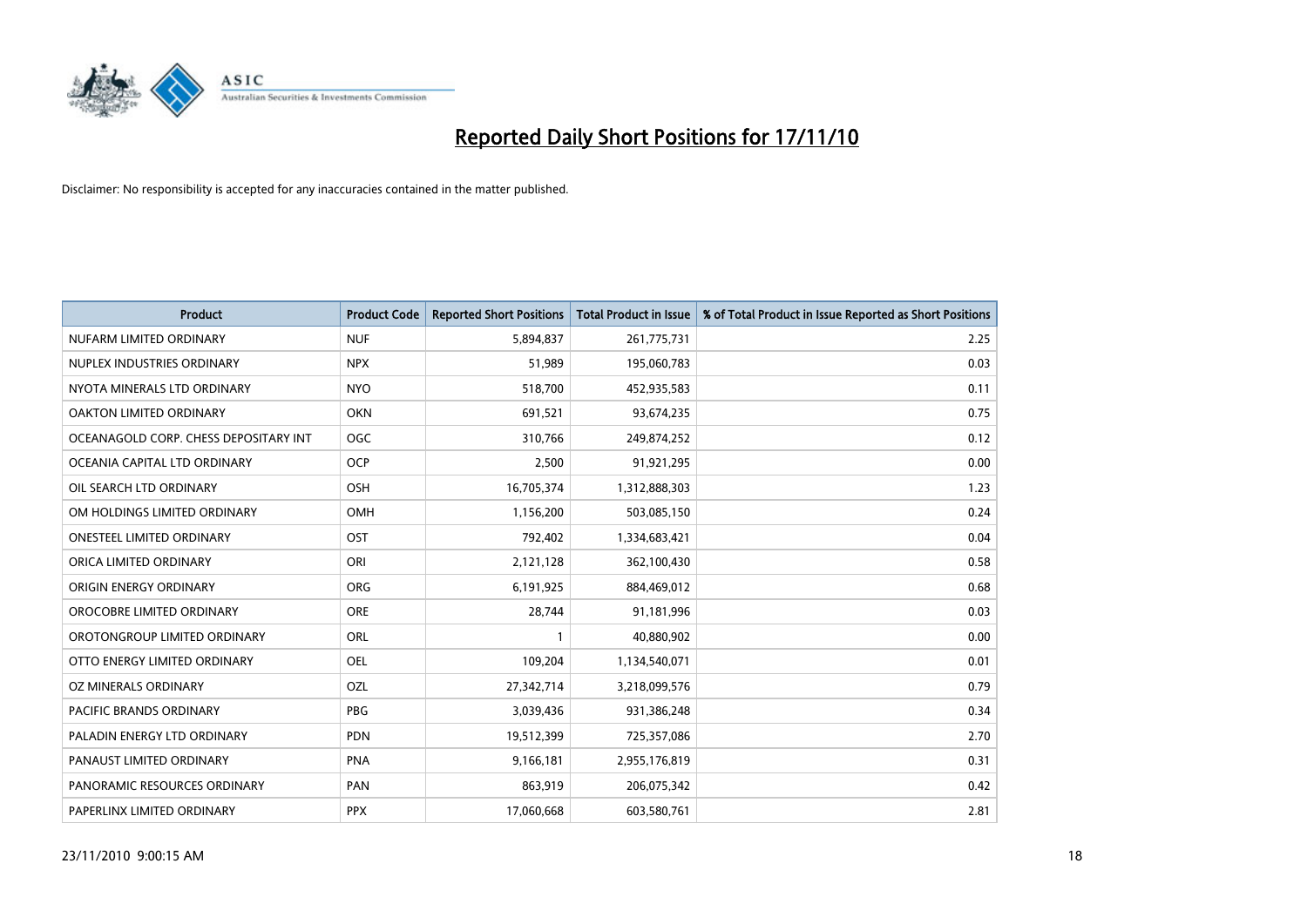

| Product                                 | <b>Product Code</b> | <b>Reported Short Positions</b> | Total Product in Issue | % of Total Product in Issue Reported as Short Positions |
|-----------------------------------------|---------------------|---------------------------------|------------------------|---------------------------------------------------------|
| PAPERLINX SPS TRUST STEP UP PERP. PREF. | <b>PXUPA</b>        | 5,000                           | 2,850,000              | 0.18                                                    |
| PATTIES FOODS LTD ORDINARY              | PFL                 |                                 | 138,908,853            | 0.00                                                    |
| PEAK RESOURCES ORDINARY                 | <b>PEK</b>          | 207,287                         | 125,035,593            | 0.16                                                    |
| PEET LIMITED ORDINARY                   | <b>PPC</b>          | 119,243                         | 302,965,804            | 0.04                                                    |
| PENINSULA ENERGY LTD ORDINARY           | <b>PEN</b>          | 5,000                           | 1,637,297,877          | 0.00                                                    |
| PERILYA LIMITED ORDINARY                | PEM                 | 733,783                         | 526,075,563            | 0.14                                                    |
| PERPETUAL LIMITED ORDINARY              | PPT                 | 2,247,635                       | 43,692,215             | 5.16                                                    |
| PERSEUS MINING LTD ORDINARY             | PRU                 | 1,333,900                       | 421,517,088            | 0.32                                                    |
| PETSEC ENERGY ORDINARY                  | PSA                 | 223,332                         | 231,283,622            | 0.10                                                    |
| PHARMAXIS LTD ORDINARY                  | <b>PXS</b>          | 2,139,518                       | 225,857,684            | 0.95                                                    |
| PHOTON GROUP LTD ORDINARY               | PGA                 | 250,510                         | 1,540,543,357          | 0.02                                                    |
| PIKE RIVER COAL ORDINARY                | <b>PRC</b>          | 257,595                         | 405,513,933            | 0.06                                                    |
| PLATINUM ASSET ORDINARY                 | <b>PTM</b>          | 4,496,462                       | 561,347,878            | 0.79                                                    |
| PLATINUM AUSTRALIA ORDINARY             | <b>PLA</b>          | 6,288,298                       | 321,130,521            | 1.94                                                    |
| PLATINUM CAPITAL LTD ORDINARY           | <b>PMC</b>          |                                 | 163,732,888            | 0.00                                                    |
| PLUTON RESOURCES ORDINARY               | <b>PLV</b>          | 22,302                          | 179,457,362            | 0.01                                                    |
| PMP LIMITED ORDINARY                    | <b>PMP</b>          | 1,628,037                       | 335,338,483            | 0.48                                                    |
| PORT BOUVARD LIMITED ORDINARY           | <b>PBD</b>          | 6,754                           | 593,868,295            | 0.00                                                    |
| PREMIER INVESTMENTS ORDINARY            | <b>PMV</b>          | 207,566                         | 155,030,045            | 0.13                                                    |
| PRIMARY HEALTH CARE ORDINARY            | PRY                 | 10,690,790                      | 495,978,188            | 2.16                                                    |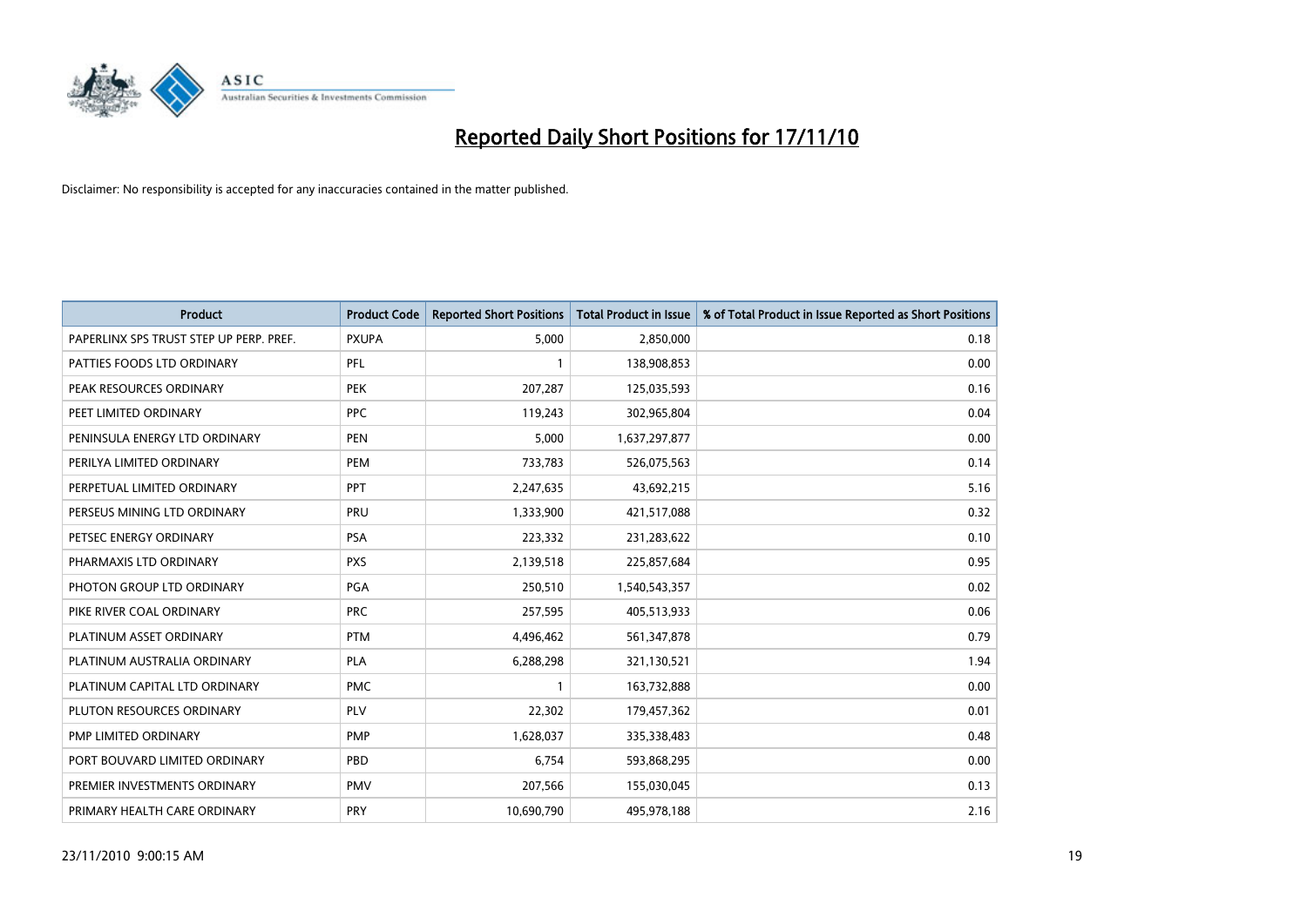

| <b>Product</b>                       | <b>Product Code</b> | <b>Reported Short Positions</b> | <b>Total Product in Issue</b> | % of Total Product in Issue Reported as Short Positions |
|--------------------------------------|---------------------|---------------------------------|-------------------------------|---------------------------------------------------------|
| PRIME INFR GROUP. STAPLED SECURITIES | PIH                 | 2,055,454                       | 351,776,795                   | 0.58                                                    |
| PRIME MEDIA GRP LTD ORDINARY         | <b>PRT</b>          | 2                               | 366,330,303                   | 0.00                                                    |
| PRIMEAG AUSTRALIA ORDINARY           | PAG                 | 311,454                         | 150,569,976                   | 0.21                                                    |
| PROGEN PHARMACEUTIC ORDINARY         | <b>PGL</b>          | 151,596                         | 24,709,097                    | 0.61                                                    |
| PROGRAMMED ORDINARY                  | <b>PRG</b>          | 1,275,467                       | 118,169,908                   | 1.09                                                    |
| PSIVIDA CORP CDI 1:1                 | <b>PVA</b>          | 6,878                           | 7,805,836                     | 0.09                                                    |
| <b>QANTAS AIRWAYS ORDINARY</b>       | QAN                 | 31,083,512                      | 2,265,123,620                 | 1.37                                                    |
| OBE INSURANCE GROUP ORDINARY         | <b>OBE</b>          | 19,733,192                      | 1,051,600,529                 | 1.85                                                    |
| <b>QUBE LOGISTICS ORDINARY UNITS</b> | <b>QUB</b>          | 300                             | 517,868,029                   | 0.00                                                    |
| RAMELIUS RESOURCES ORDINARY          | <b>RMS</b>          | 37,248                          | 291,208,795                   | 0.01                                                    |
| RAMSAY HEALTH CARE ORDINARY          | <b>RHC</b>          | 1,939,764                       | 202,081,252                   | 0.96                                                    |
| RANGE RESOURCES LTD ORDINARY         | <b>RRS</b>          | 1,250,000                       | 1,180,974,672                 | 0.11                                                    |
| <b>RCR TOMLINSON ORDINARY</b>        | <b>RCR</b>          | 73,067                          | 131,887,672                   | 0.05                                                    |
| <b>REA GROUP ORDINARY</b>            | <b>REA</b>          | 4,713                           | 129,691,280                   | 0.00                                                    |
| <b>RED 5 LIMITED ORDINARY</b>        | <b>RED</b>          | 230,850                         | 1,079,288,043                 | 0.02                                                    |
| <b>RED FORK ENERGY ORDINARY</b>      | <b>RFE</b>          | 7,696                           | 139,535,000                   | 0.01                                                    |
| REDFLEX HOLDINGS ORDINARY            | <b>RDF</b>          | 1,518                           | 110,345,599                   | 0.00                                                    |
| REED RESOURCES LTD ORDINARY          | <b>RDR</b>          | 268,205                         | 192,271,768                   | 0.14                                                    |
| <b>REGIS RESOURCES ORDINARY</b>      | <b>RRL</b>          | 300,513                         | 428,945,834                   | 0.07                                                    |
| RESMED INC CDI 10:1                  | <b>RMD</b>          | 9,882,695                       | 1,516,163,980                 | 0.66                                                    |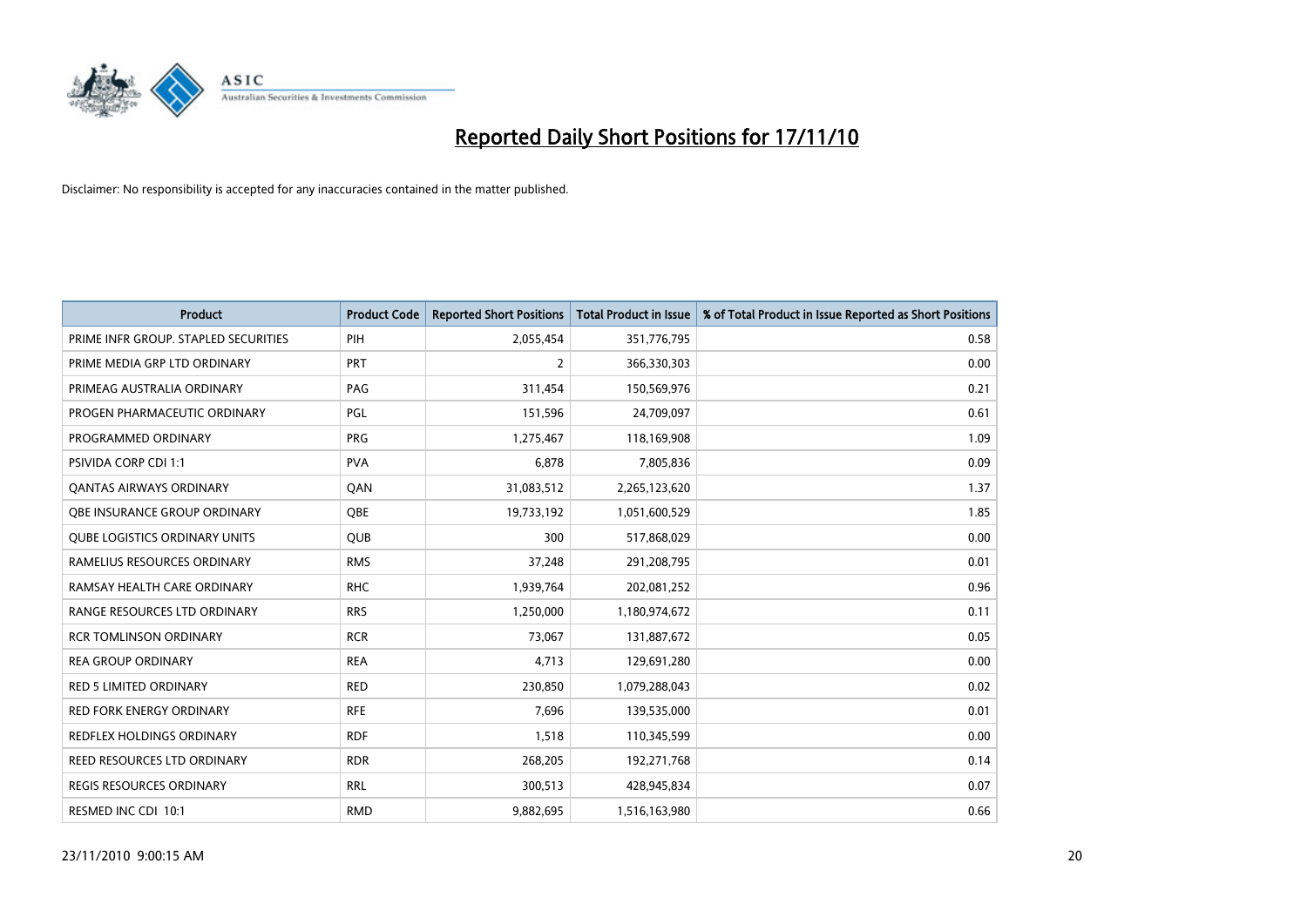

| Product                             | <b>Product Code</b> | <b>Reported Short Positions</b> | <b>Total Product in Issue</b> | % of Total Product in Issue Reported as Short Positions |
|-------------------------------------|---------------------|---------------------------------|-------------------------------|---------------------------------------------------------|
| <b>RESOLUTE MINING ORDINARY</b>     | <b>RSG</b>          | 713,740                         | 451,503,505                   | 0.15                                                    |
| RESOURCE EQUIP LTD ORDINARY         | <b>ROL</b>          | 77,774                          | 154,247,577                   | 0.05                                                    |
| <b>RESOURCE GENERATION ORDINARY</b> | <b>RES</b>          | 460,646                         | 182,680,530                   | 0.26                                                    |
| REVERSE CORP LIMITED ORDINARY       | <b>REF</b>          | 25,141                          | 92,382,175                    | 0.03                                                    |
| REX MINERALS LIMITED ORDINARY       | <b>RXM</b>          | 80,000                          | 132,205,460                   | 0.06                                                    |
| <b>RHG LIMITED ORDINARY</b>         | <b>RHG</b>          | 13,020                          | 318,745,978                   | 0.00                                                    |
| <b>RIDLEY CORPORATION ORDINARY</b>  | <b>RIC</b>          | 53,937                          | 307,817,071                   | 0.02                                                    |
| RIO TINTO LIMITED ORDINARY          | <b>RIO</b>          | 19,393,178                      | 435,758,720                   | 4.43                                                    |
| RIVERCITY MOTORWAY STAPLED          | <b>RCY</b>          | 300,208                         | 957,010,115                   | 0.03                                                    |
| RIVERSDALE MINING ORDINARY          | <b>RIV</b>          | 195,919                         | 236,356,188                   | 0.08                                                    |
| ROBUST RESOURCES ORDINARY           | <b>ROL</b>          | 15,000                          | 74,974,326                    | 0.02                                                    |
| ROC OIL COMPANY ORDINARY            | <b>ROC</b>          | 7,386,757                       | 713,154,560                   | 1.03                                                    |
| SAI GLOBAL LIMITED ORDINARY         | SAI                 | 92,361                          | 197,905,160                   | 0.05                                                    |
| SALMAT LIMITED ORDINARY             | <b>SLM</b>          | 78,195                          | 159,134,483                   | 0.05                                                    |
| SAMSON OIL & GAS LTD ORDINARY       | SSN                 | 390,000                         | 1,664,588,164                 | 0.02                                                    |
| SANDFIRE RESOURCES ORDINARY         | <b>SFR</b>          | 32,383                          | 131,734,760                   | 0.03                                                    |
| SANTOS LTD ORDINARY                 | <b>STO</b>          | 6,963,472                       | 834,124,056                   | 0.83                                                    |
| SARACEN MINERAL ORDINARY            | <b>SAR</b>          | 285,625                         | 492,151,415                   | 0.06                                                    |
| SEDGMAN LIMITED ORDINARY            | <b>SDM</b>          | 228,255                         | 207,997,898                   | 0.11                                                    |
| SEEK LIMITED ORDINARY               | <b>SEK</b>          | 2,209,084                       | 336,584,488                   | 0.63                                                    |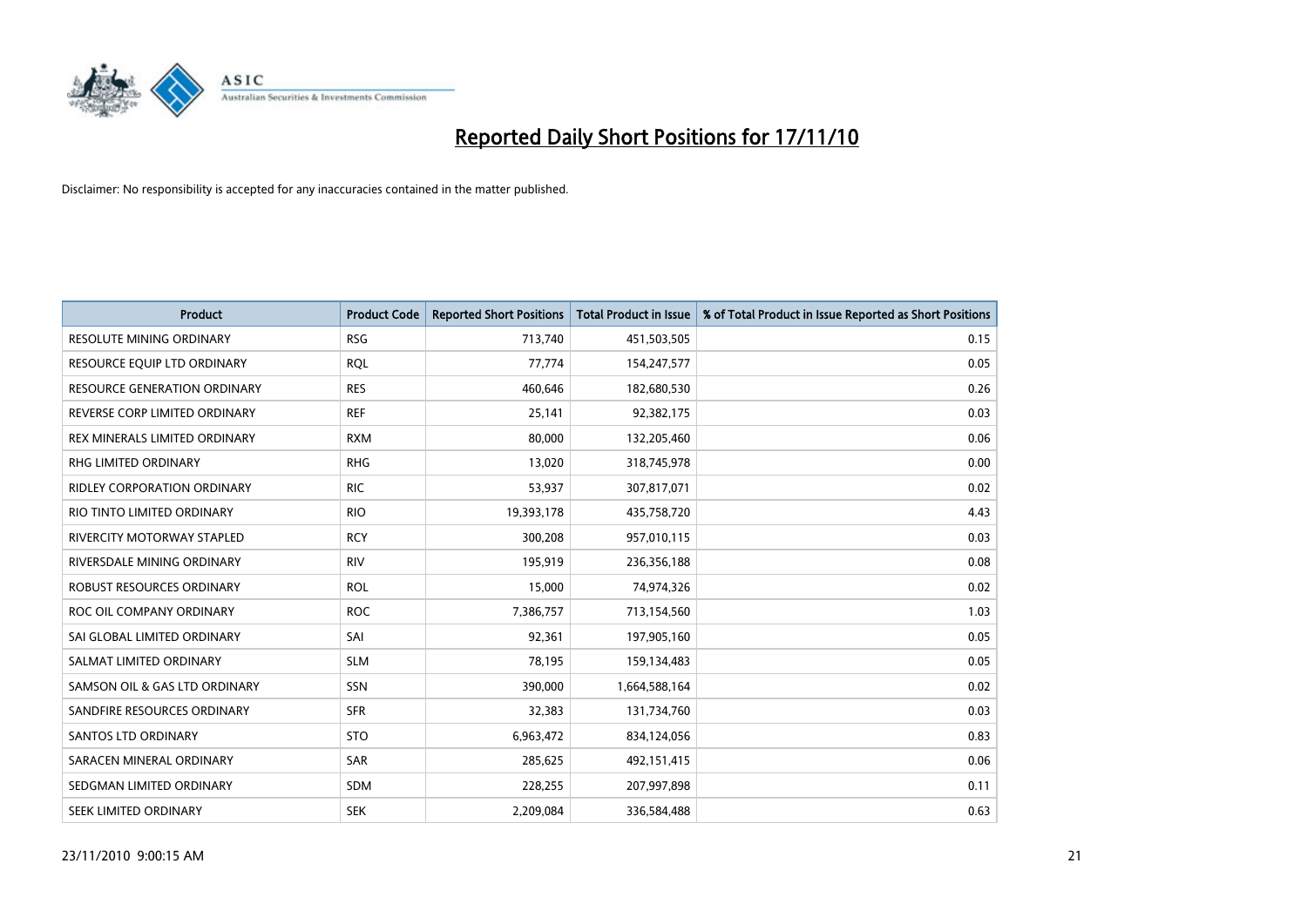

| <b>Product</b>                           | <b>Product Code</b> | <b>Reported Short Positions</b> | Total Product in Issue | % of Total Product in Issue Reported as Short Positions |
|------------------------------------------|---------------------|---------------------------------|------------------------|---------------------------------------------------------|
| SENETAS CORPORATION ORDINARY             | <b>SEN</b>          | 756,999                         | 461,522,263            | 0.16                                                    |
| SERVCORP LIMITED ORDINARY                | SRV                 | 93,153                          | 98,440,807             | 0.09                                                    |
| SERVICE STREAM ORDINARY                  | SSM                 | 365,059                         | 283,418,867            | 0.13                                                    |
| SEVEN GROUP HOLDINGS ORDINARY            | <b>SVW</b>          | 122,547                         | 305,410,281            | 0.04                                                    |
| SIGMA PHARMACEUTICAL ORDINARY            | <b>SIP</b>          | 8,820,012                       | 1,178,626,572          | 0.74                                                    |
| SILEX SYSTEMS ORDINARY                   | <b>SLX</b>          | 172,666                         | 149,506,391            | 0.10                                                    |
| SILVER LAKE RESOURCE ORDINARY            | <b>SLR</b>          | 62,786                          | 178,882,838            | 0.03                                                    |
| SIMS METAL MGMT LTD ORDINARY             | <b>SGM</b>          | 4,409,850                       | 204,740,467            | 2.13                                                    |
| SINGAPORE TELECOMM. CHESS DEPOSITARY INT | <b>SGT</b>          | 3,383,176                       | 381,238,779            | 0.88                                                    |
| SKILLED GROUP LTD ORDINARY               | <b>SKE</b>          | 93,254                          | 190,738,408            | 0.04                                                    |
| SKY CITY ENTERTAIN, ORDINARY             | <b>SKC</b>          | 14,914,004                      | 575,114,687            | 2.59                                                    |
| <b>SKY NETWORK ORDINARY</b>              | <b>SKT</b>          | 1,289,001                       | 389,139,785            | 0.33                                                    |
| SMS MANAGEMENT, ORDINARY                 | <b>SMX</b>          | 37,440                          | 67,661,358             | 0.05                                                    |
| SONIC HEALTHCARE ORDINARY                | <b>SHL</b>          | 5,849,183                       | 388,429,875            | 1.52                                                    |
| SOUL PATTINSON (W.H) ORDINARY            | SOL                 | 3,582                           | 238,640,580            | 0.00                                                    |
| SOUTH BOULDER MINES ORDINARY             | <b>STB</b>          | 600                             | 69,555,688             | 0.00                                                    |
| SP AUSNET STAPLED SECURITIES             | <b>SPN</b>          | 6,524,363                       | 2,748,353,504          | 0.23                                                    |
| SPARK INFRASTRUCTURE STAPLED SECURITIES  | SKI                 | 17,006,804                      | 1,326,734,264          | 1.27                                                    |
| SPDR 200 FUND ETF UNITS                  | <b>STW</b>          | 7,408                           | 57,428,081             | 0.01                                                    |
| SPECIALTY FASHION ORDINARY               | <b>SFH</b>          | 1,600,498                       | 191,268,264            | 0.83                                                    |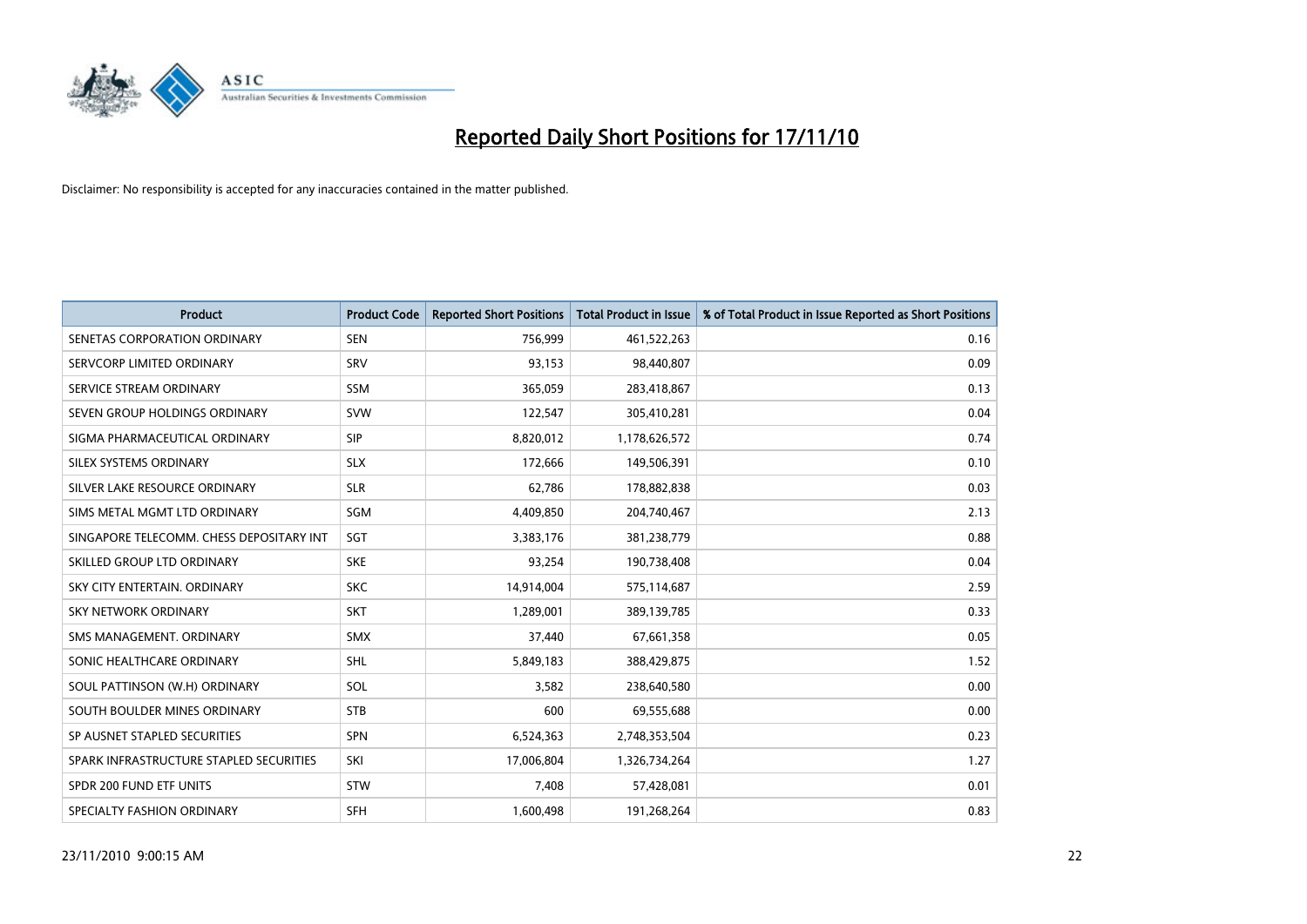

| <b>Product</b>                      | <b>Product Code</b> | <b>Reported Short Positions</b> | <b>Total Product in Issue</b> | % of Total Product in Issue Reported as Short Positions |
|-------------------------------------|---------------------|---------------------------------|-------------------------------|---------------------------------------------------------|
| SPOTLESS GROUP LTD ORDINARY         | <b>SPT</b>          | 1,173,398                       | 261,070,153                   | 0.45                                                    |
| ST BARBARA LIMITED ORDINARY         | <b>SBM</b>          | 20,147,030                      | 1,953,668,407                 | 1.03                                                    |
| STANMORE COAL LTD ORDINARY          | <b>SMR</b>          | 17,231                          | 77,750,738                    | 0.02                                                    |
| STH AMERICAN COR LTD ORDINARY       | SAY                 | 9,200                           | 233,651,371                   | 0.00                                                    |
| STHN CROSS MEDIA ORDINARY           | SXL                 | 92,610                          | 378,827,750                   | 0.02                                                    |
| STOCKLAND UNITS/ORD STAPLED         | SGP                 | 13,035,611                      | 2,383,036,717                 | 0.53                                                    |
| STRAITS RESOURCES ORDINARY          | <b>SRL</b>          | 4,777,920                       | 255,203,613                   | 1.86                                                    |
| STW COMMUNICATIONS ORDINARY         | SGN                 | 348,959                         | 364,310,964                   | 0.09                                                    |
| SUNCORP-METWAY, ORDINARY            | <b>SUN</b>          | 3,863,476                       | 1,281,390,524                 | 0.29                                                    |
| SUNDANCE RESOURCES ORDINARY         | SDL                 | 13,636,513                      | 2,709,995,932                 | 0.50                                                    |
| SUNLAND GROUP LTD ORDINARY          | <b>SDG</b>          | 76,737                          | 244,935,981                   | 0.03                                                    |
| SUPER CHEAP AUTO GRP ORDINARY       | SUL                 | 188,597                         | 128,752,619                   | 0.14                                                    |
| SWICK MINING ORDINARY               | <b>SWK</b>          | 1,548                           | 236,724,970                   | 0.00                                                    |
| SYMEX HOLDINGS ORDINARY             | <b>SYM</b>          | 6,633                           | 125,037,628                   | 0.01                                                    |
| TABCORP HOLDINGS LTD ORDINARY       | <b>TAH</b>          | 3,045,516                       | 654,446,483                   | 0.46                                                    |
| <b>TALENT2 INTERNATION ORDINARY</b> | <b>TWO</b>          | 7                               | 141,550,000                   | 0.00                                                    |
| TALISMAN MINING ORDINARY            | <b>TLM</b>          | 16,399                          | 110,655,418                   | 0.01                                                    |
| TANAMI GOLD NL ORDINARY             | <b>TAM</b>          | 64,521                          | 260,947,676                   | 0.02                                                    |
| TAP OIL LIMITED ORDINARY            | <b>TAP</b>          | 160,541                         | 240,967,311                   | 0.06                                                    |
| TASSAL GROUP LIMITED ORDINARY       | <b>TGR</b>          | 2,789,955                       | 146,304,404                   | 1.90                                                    |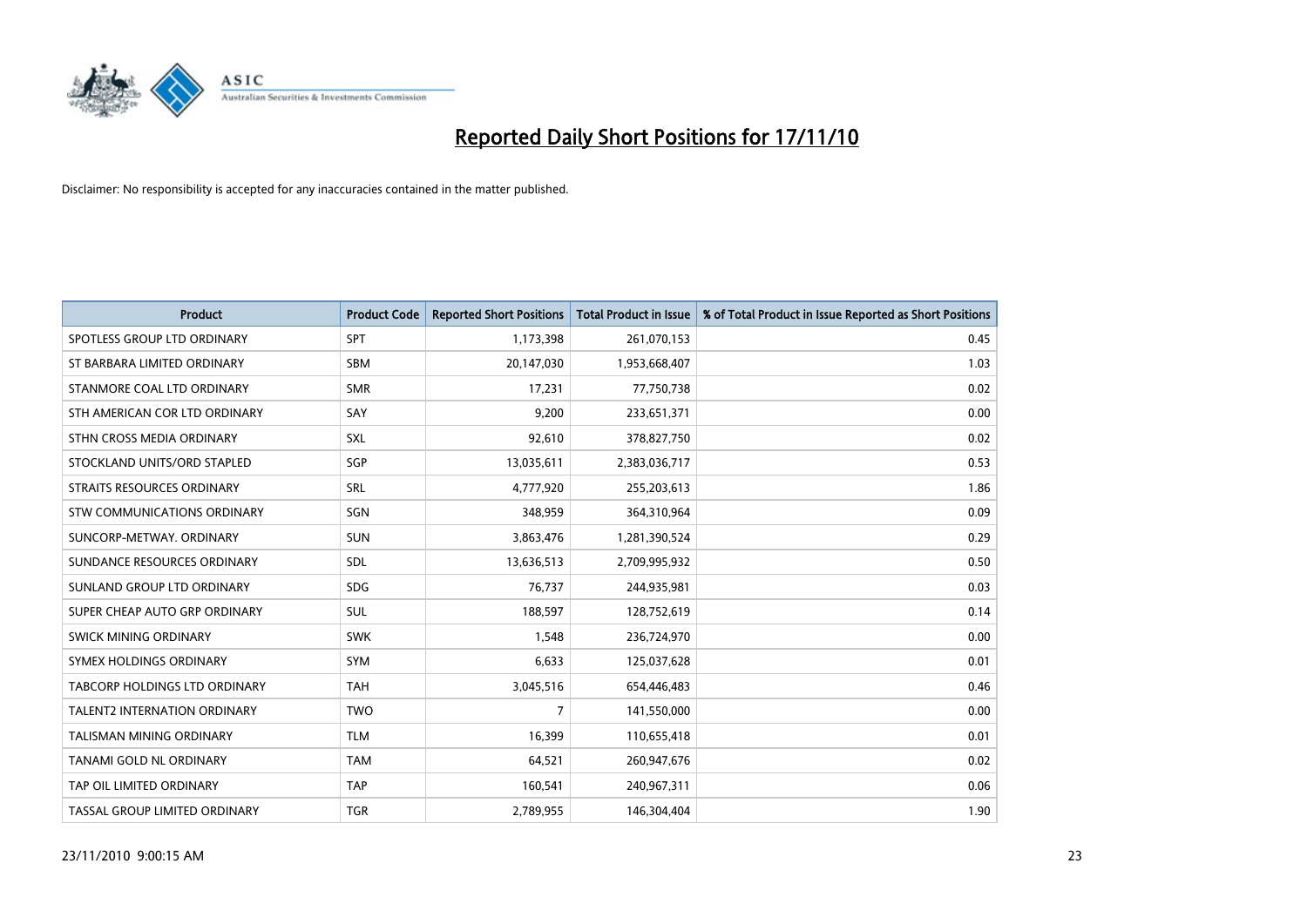

| <b>Product</b>                          | <b>Product Code</b> | <b>Reported Short Positions</b> | <b>Total Product in Issue</b> | % of Total Product in Issue Reported as Short Positions |
|-----------------------------------------|---------------------|---------------------------------|-------------------------------|---------------------------------------------------------|
| <b>TATTS GROUP LTD ORDINARY</b>         | <b>TTS</b>          | 7,391,750                       | 1,300,888,465                 | 0.55                                                    |
| TELECOM CORPORATION ORDINARY            | <b>TEL</b>          | 31,346,347                      | 1,924,581,727                 | 1.63                                                    |
| <b>TELSTRA CORPORATION, ORDINARY</b>    | <b>TLS</b>          | 15,741,227                      | 12,443,074,357                | 0.13                                                    |
| TEN NETWORK HOLDINGS ORDINARY           | <b>TEN</b>          | 22,153,391                      | 1,045,236,720                 | 2.12                                                    |
| TFS CORPORATION LTD ORDINARY            | <b>TFC</b>          | 63,054                          | 227,360,909                   | 0.02                                                    |
| THE REJECT SHOP ORDINARY                | <b>TRS</b>          | 29,249                          | 26,033,570                    | 0.11                                                    |
| THOR MINING PLC CHESS DEPOSITARY        | <b>THR</b>          | 2,307                           | 288,754,017                   | 0.00                                                    |
| THORN GROUP LIMITED ORDINARY            | <b>TGA</b>          | 2,361                           | 129,459,770                   | 0.00                                                    |
| THUNDELARRA EXPLOR. ORDINARY            | <b>THX</b>          | 6,261                           | 152,910,147                   | 0.00                                                    |
| <b>TIGER RESOURCES ORDINARY</b>         | <b>TGS</b>          | 163,189                         | 596,373,151                   | 0.03                                                    |
| TIMBERCORP LIMITED ORDINARY             | <b>TIM</b>          | 90,075                          | 352,071,429                   | 0.02                                                    |
| TISHMAN SPEYER UNITS                    | <b>TSO</b>          | 72,195                          | 338,440,904                   | 0.02                                                    |
| TNG LIMITED ORDINARY                    | <b>TNG</b>          | 4,321                           | 258,055,076                   | 0.00                                                    |
| <b>TOLL HOLDINGS LTD ORDINARY</b>       | <b>TOL</b>          | 13,010,217                      | 706,577,616                   | 1.83                                                    |
| TORO ENERGY LIMITED ORDINARY            | <b>TOE</b>          | 81,803                          | 964,936,676                   | 0.00                                                    |
| <b>TOWER AUSTRALIA ORDINARY</b>         | <b>TAL</b>          | 740,349                         | 415,928,881                   | 0.17                                                    |
| <b>TOWER LIMITED ORDINARY</b>           | <b>TWR</b>          | 689,519                         | 260,631,787                   | 0.26                                                    |
| TOX FREE SOLUTIONS ORDINARY             | <b>TOX</b>          | 486,418                         | 91,855,500                    | 0.52                                                    |
| TPG TELECOM LIMITED ORDINARY            | <b>TPM</b>          | 2,587,873                       | 767,849,104                   | 0.32                                                    |
| TRANSFIELD SERV INFR STAPLED SECURITIES | <b>TSI</b>          | 209,212                         | 434,862,971                   | 0.05                                                    |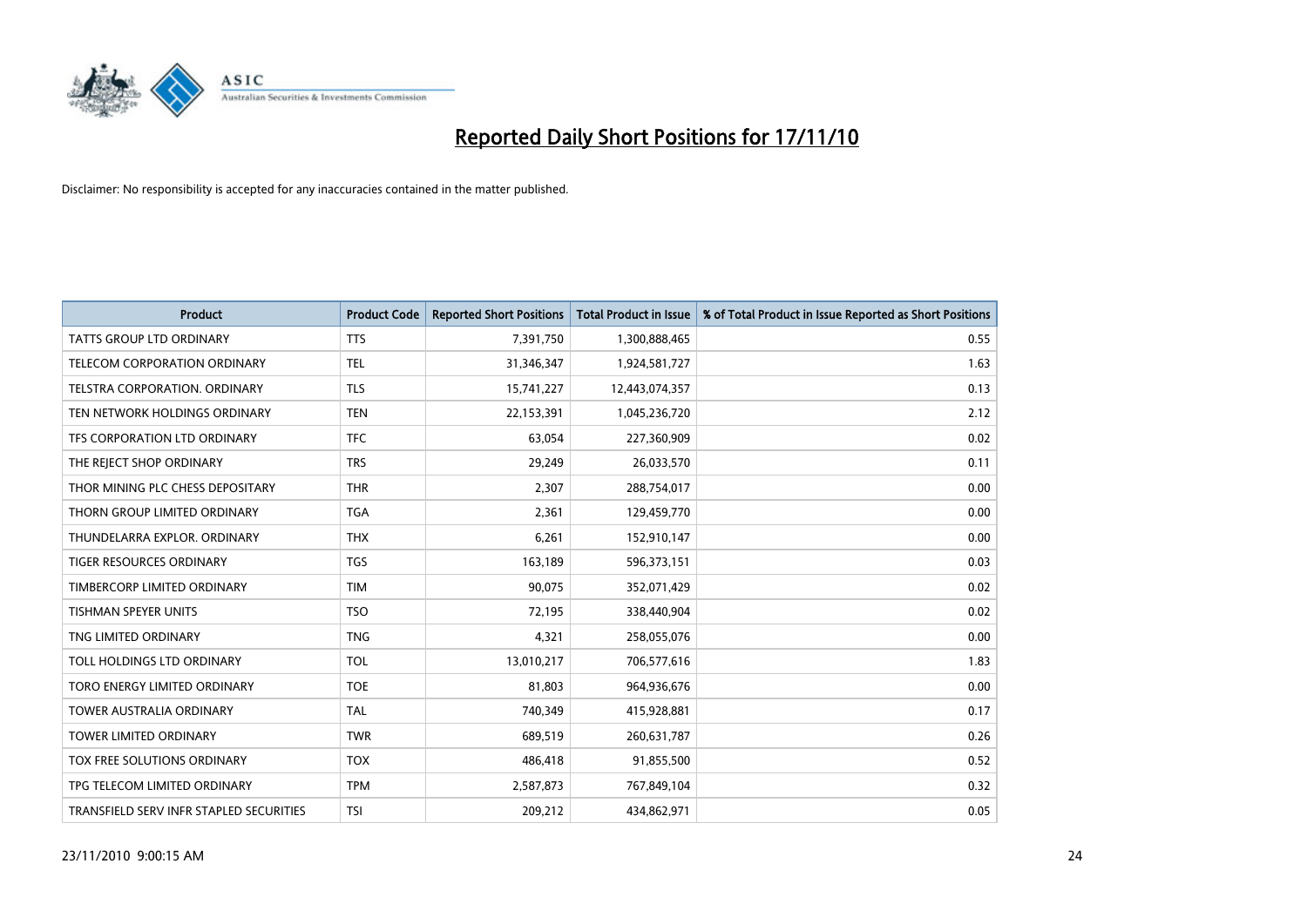

| <b>Product</b>                            | <b>Product Code</b> | <b>Reported Short Positions</b> | <b>Total Product in Issue</b> | % of Total Product in Issue Reported as Short Positions |
|-------------------------------------------|---------------------|---------------------------------|-------------------------------|---------------------------------------------------------|
| <b>TRANSFIELD SERVICES ORDINARY</b>       | <b>TSE</b>          | 3,982,022                       | 441,350,229                   | 0.88                                                    |
| TRANSPACIFIC INDUST. ORDINARY             | <b>TPI</b>          | 16,106,514                      | 960,638,735                   | 1.65                                                    |
| TRANSURBAN GROUP TRIPLE STAPLED SEC.      | <b>TCL</b>          | 5,021,668                       | 1,441,290,633                 | 0.34                                                    |
| TRINITY GROUP STAPLED SECURITIES          | <b>TCO</b>          | 3,419                           | 231,701,539                   | 0.00                                                    |
| TROY RESOURCES NL ORDINARY                | <b>TRY</b>          | 52,859                          | 87,474,323                    | 0.06                                                    |
| UGL LIMITED ORDINARY                      | UGL                 | 5,037,078                       | 166,028,705                   | 3.02                                                    |
| UNILIFE CORPORATION CDI 6:1               | <b>UNS</b>          | 78.494                          | 240,197,820                   | 0.03                                                    |
| UXC LIMITED ORDINARY                      | <b>UXC</b>          | 13,762                          | 305,789,718                   | 0.00                                                    |
| VALAD PROPERTY GROUP STAPLED US PROHIBIT. | <b>VPG</b>          | 3,861,207                       | 115,108,116                   | 3.35                                                    |
| <b>VDM GROUP LIMITED ORDINARY</b>         | <b>VMG</b>          | 11,116                          | 195,613,088                   | 0.01                                                    |
| <b>VENTURE MINERALS ORDINARY</b>          | <b>VMS</b>          | 6,500                           | 192,663,334                   | 0.00                                                    |
| <b>VILLAGE ROADSHOW LTD ORDINARY</b>      | <b>VRL</b>          | 682                             | 106,949,195                   | 0.00                                                    |
| VILLAGE ROADSHOW LTD 'A' CLASS PREFERENCE | <b>VRLPA</b>        | 19,557                          | 44,368,905                    | 0.04                                                    |
| <b>VIRGIN BLUE HOLDINGS ORDINARY</b>      | <b>VBA</b>          | 20,370,032                      | 2,209,126,568                 | 0.92                                                    |
| <b>VISION GROUP HLDGS ORDINARY</b>        | <b>VGH</b>          | 78,000                          | 72,771,187                    | 0.11                                                    |
| VITA GROUP LTD ORDINARY                   | <b>VTG</b>          | 75,190                          | 142,499,800                   | 0.05                                                    |
| VITERRA INC CDI 1:1                       | <b>VTA</b>          | 4,177                           | 68,629,939                    | 0.01                                                    |
| <b>WAREHOUSE GROUP ORDINARY</b>           | <b>WHS</b>          | 251,483                         | 311,195,868                   | 0.08                                                    |
| <b>WATPAC LIMITED ORDINARY</b>            | <b>WTP</b>          | 7,535                           | 183,341,382                   | 0.00                                                    |
| <b>WDS LIMITED ORDINARY</b>               | <b>WDS</b>          | 32,515                          | 143,107,458                   | 0.02                                                    |